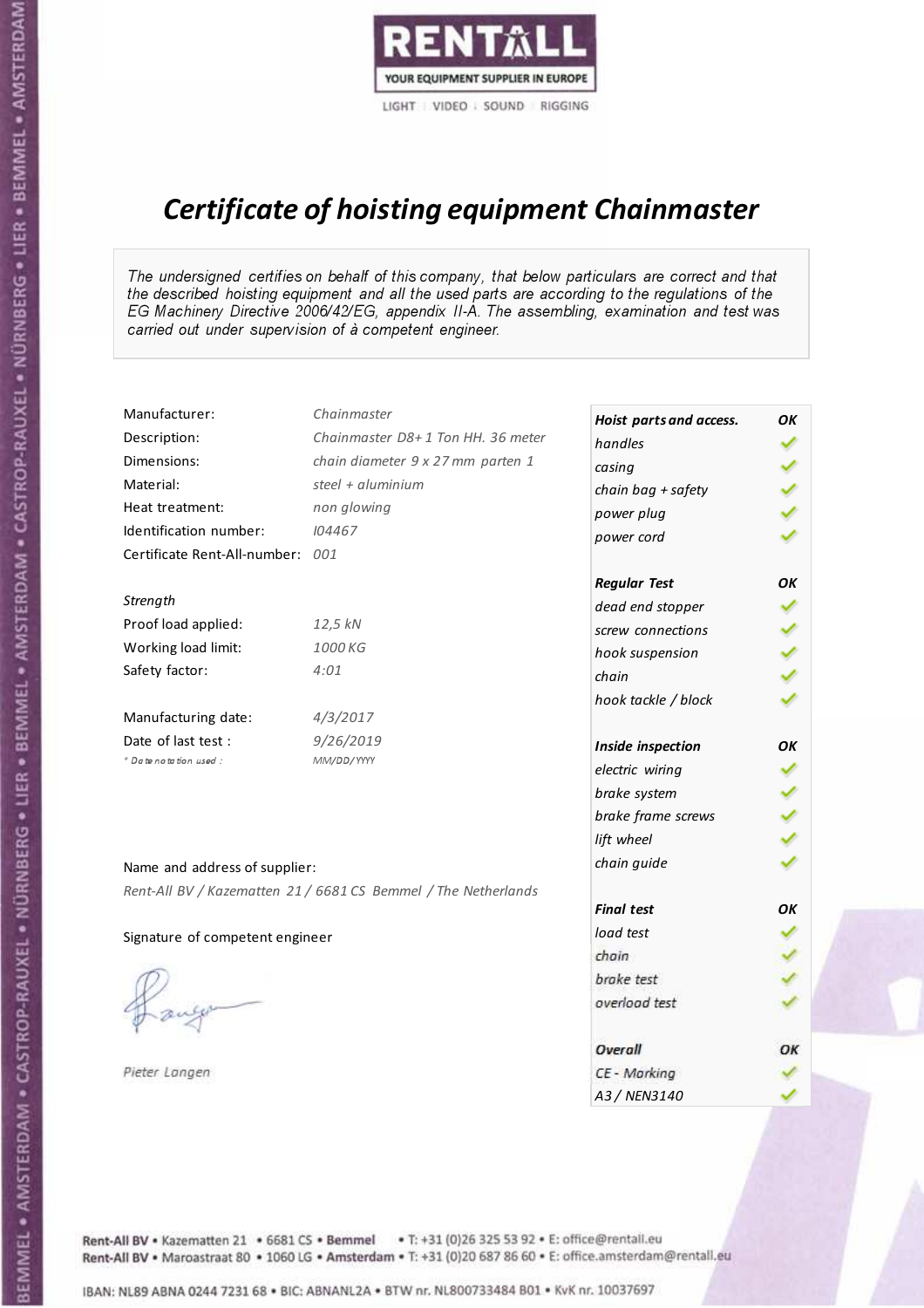

# Certificate of hoisting equipment Chainmaster

The undersigned certifies on behalf of this company, that below particulars are correct and that the described hoisting equipment and all the used parts are according to the regulations of the EG Machinery Directive 2006/42/EG, appendix II-A. The assembling, examination and test was carried out under supervision of à competent engineer.

| Manufacturer:                    | Chainmaster                                                    | Hoist parts and access. | OK  |
|----------------------------------|----------------------------------------------------------------|-------------------------|-----|
| Description:                     | Chainmaster D8+1 Ton HH, 36 meter                              | handles                 |     |
| Dimensions:                      | chain diameter 9 x 27 mm parten 1                              | casing                  |     |
| Material:                        | steel + $aluminim$                                             | chain bag + safety      |     |
| Heat treatment:                  | non glowing                                                    | power plug              |     |
| Identification number:           | 104465                                                         | power cord              |     |
| Certificate Rent-All-number: 002 |                                                                |                         |     |
|                                  |                                                                | <b>Regular Test</b>     | OK  |
| Strength                         |                                                                | dead end stopper        | ✔   |
| Proof load applied:              | 12,5 kN                                                        | screw connections       |     |
| Working load limit:              | 1000 KG                                                        | hook suspension         |     |
| Safety factor:                   | 4:01                                                           | chain                   | くくく |
|                                  |                                                                | hook tackle / block     |     |
| Manufacturing date:              | 4/3/2017                                                       |                         |     |
| Date of last test :              | 9/26/2019                                                      | Inside inspection       | ОΚ  |
| + Date notation used:            | MM/DD/YYYY                                                     | electric wiring         | ✓   |
|                                  |                                                                | brake system            | ✔   |
|                                  |                                                                | brake frame screws      |     |
|                                  |                                                                | lift wheel              |     |
| Name and address of supplier:    |                                                                | chain guide             |     |
|                                  | Rent-All BV / Kazematten 21 / 6681 CS Bemmel / The Netherlands |                         |     |
|                                  |                                                                | <b>Final test</b>       | OK  |
| Signature of competent engineer  |                                                                | load test               |     |
|                                  |                                                                | chain                   |     |
|                                  |                                                                | brake test              |     |
|                                  |                                                                | overload test           |     |
|                                  |                                                                | Overall                 | ОК  |
| Pieter Langen                    |                                                                | CE - Marking            |     |
|                                  |                                                                | A3 / NEN3140            |     |

Rent-All BV . Kazematten 21 . 6681 CS . Bemmel . T: +31 (0)26 325 53 92 . E: office@rentall.eu Rent-All BV · Maroastraat 80 · 1060 LG · Amsterdam · T: +31 (0)20 687 86 60 · E: office.amsterdam@rentall.eu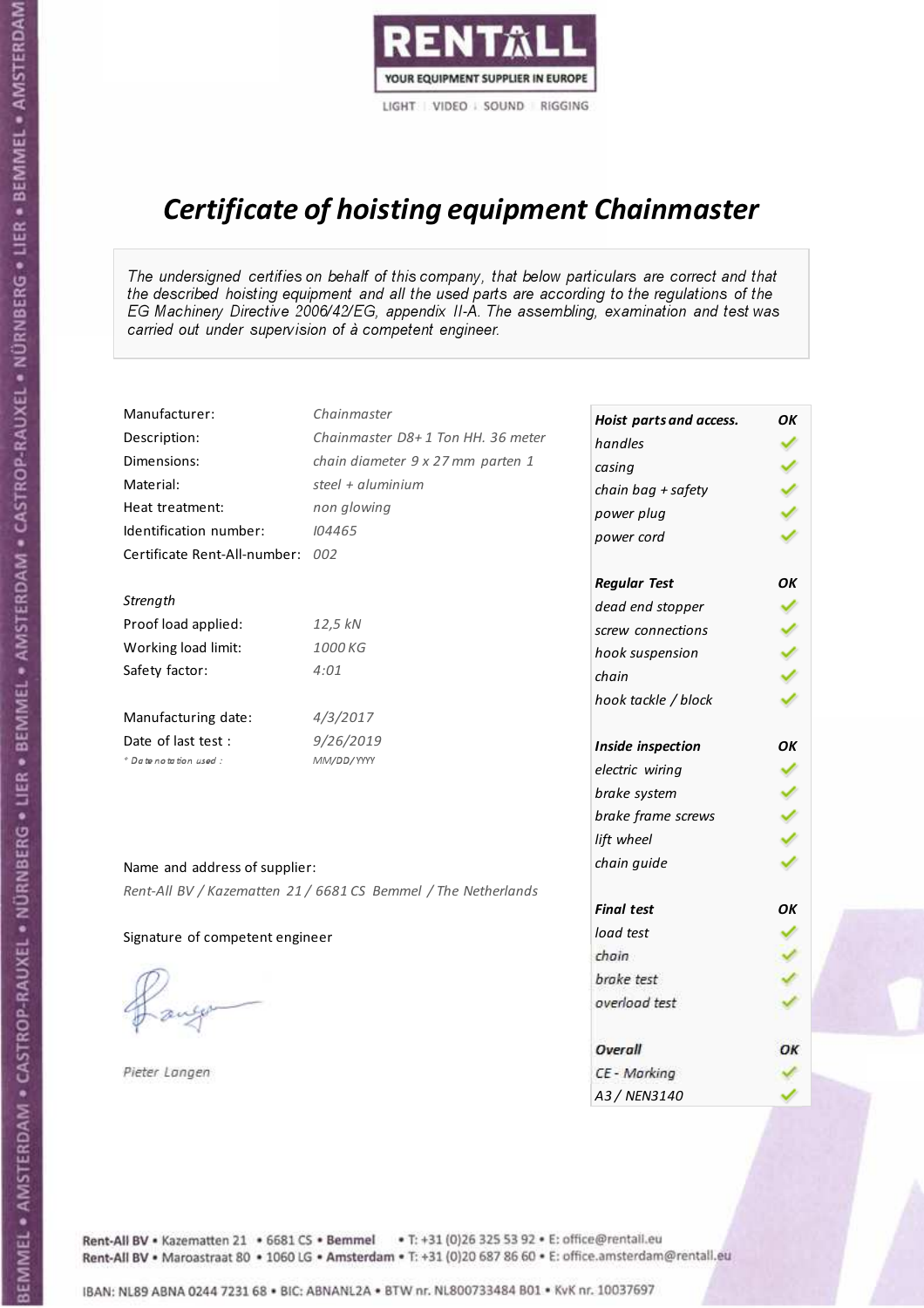

# Certificate of hoisting equipment Chainmaster

The undersigned certifies on behalf of this company, that below particulars are correct and that the described hoisting equipment and all the used parts are according to the regulations of the EG Machinery Directive 2006/42/EG, appendix II-A. The assembling, examination and test was carried out under supervision of à competent engineer.

| Manufacturer:                    | Chainmaster                                                    | Hoist parts and access. | OK  |
|----------------------------------|----------------------------------------------------------------|-------------------------|-----|
| Description:                     | Chainmaster D8+1 Ton HH. 36 meter                              | handles                 |     |
| Dimensions:                      | chain diameter 9 x 27 mm parten 1                              | casing                  |     |
| Material:                        | steel + aluminium                                              | chain bag + safety      |     |
| Heat treatment:                  | non glowing                                                    | power plug              |     |
| Identification number:           | 104458                                                         | power cord              |     |
| Certificate Rent-All-number: 003 |                                                                |                         |     |
|                                  |                                                                | <b>Regular Test</b>     | OK  |
| Strength                         |                                                                | dead end stopper        | ✔   |
| Proof load applied:              | 12,5 kN                                                        | screw connections       |     |
| Working load limit:              | 1000 KG                                                        | hook suspension         |     |
| Safety factor:                   | 4:01                                                           | chain                   | くくく |
|                                  |                                                                | hook tackle / block     |     |
| Manufacturing date:              | 4/3/2017                                                       |                         |     |
| Date of last test :              | 10/3/2019                                                      | Inside inspection       | ОΚ  |
| * Date notation used :           | MM/DD/YYYY                                                     | electric wiring         | ✓   |
|                                  |                                                                | brake system            | ✔   |
|                                  |                                                                | brake frame screws      |     |
|                                  |                                                                | lift wheel              |     |
| Name and address of supplier:    |                                                                | chain guide             |     |
|                                  | Rent-All BV / Kazematten 21 / 6681 CS Bemmel / The Netherlands |                         |     |
|                                  |                                                                | <b>Final test</b>       | OK  |
| Signature of competent engineer  |                                                                | load test               |     |
|                                  |                                                                | chain                   |     |
|                                  |                                                                | brake test              |     |
|                                  |                                                                | overload test           |     |
|                                  |                                                                | Overall                 | ОК  |
| Pieter Langen                    |                                                                | CE - Marking            |     |
|                                  |                                                                | A3 / NEN3140            |     |

Rent-All BV . Kazematten 21 . 6681 CS . Bemmel . T: +31 (0)26 325 53 92 . E: office@rentall.eu Rent-All BV · Maroastraat 80 · 1060 LG · Amsterdam · T: +31 (0)20 687 86 60 · E: office.amsterdam@rentall.eu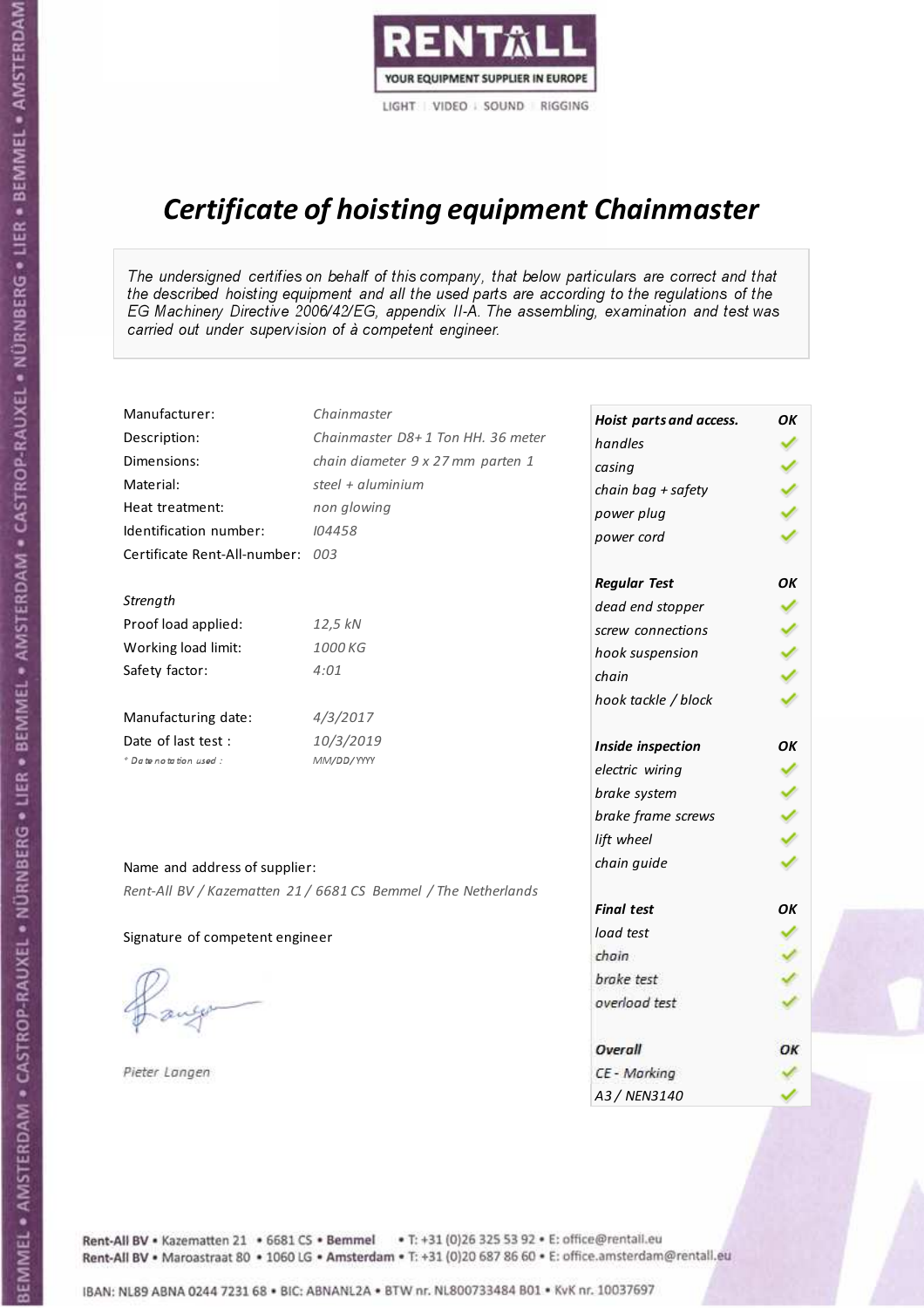

# Certificate of hoisting equipment Chainmaster

The undersigned certifies on behalf of this company, that below particulars are correct and that the described hoisting equipment and all the used parts are according to the regulations of the EG Machinery Directive 2006/42/EG, appendix II-A. The assembling, examination and test was carried out under supervision of à competent engineer.

| Manufacturer:                    | Chainmaster                                                    | Hoist parts and access. | OK  |
|----------------------------------|----------------------------------------------------------------|-------------------------|-----|
| Description:                     | Chainmaster D8+1 Ton HH, 36 meter                              | handles                 |     |
| Dimensions:                      | chain diameter 9 x 27 mm parten 1                              | casing                  |     |
| Material:                        | steel + $aluminim$                                             | chain bag + safety      |     |
| Heat treatment:                  | non glowing                                                    | power plug              |     |
| Identification number:           | 104478                                                         | power cord              |     |
| Certificate Rent-All-number: 004 |                                                                |                         |     |
|                                  |                                                                | <b>Regular Test</b>     | OK  |
| Strength                         |                                                                | dead end stopper        | ✔   |
| Proof load applied:              | 12,5 kN                                                        | screw connections       |     |
| Working load limit:              | 1000 KG                                                        | hook suspension         |     |
| Safety factor:                   | 4:01                                                           | chain                   | くくく |
|                                  |                                                                | hook tackle / block     |     |
| Manufacturing date:              | 4/3/2017                                                       |                         |     |
| Date of last test :              | 9/26/2019                                                      | Inside inspection       | ОΚ  |
| + Date notation used:            | MM/DD/YYYY                                                     | electric wiring         | ✓   |
|                                  |                                                                | brake system            | ✔   |
|                                  |                                                                | brake frame screws      |     |
|                                  |                                                                | lift wheel              |     |
| Name and address of supplier:    |                                                                | chain guide             |     |
|                                  | Rent-All BV / Kazematten 21 / 6681 CS Bemmel / The Netherlands |                         |     |
|                                  |                                                                | <b>Final test</b>       | OK  |
| Signature of competent engineer  |                                                                | load test               |     |
|                                  |                                                                | chain                   |     |
|                                  |                                                                | brake test              |     |
|                                  |                                                                | overload test           |     |
|                                  |                                                                | Overall                 | ОК  |
| Pieter Langen                    |                                                                | CE - Marking            |     |
|                                  |                                                                | A3 / NEN3140            |     |

Rent-All BV . Kazematten 21 . 6681 CS . Bemmel . T: +31 (0)26 325 53 92 . E: office@rentall.eu Rent-All BV · Maroastraat 80 · 1060 LG · Amsterdam · T: +31 (0)20 687 86 60 · E: office.amsterdam@rentall.eu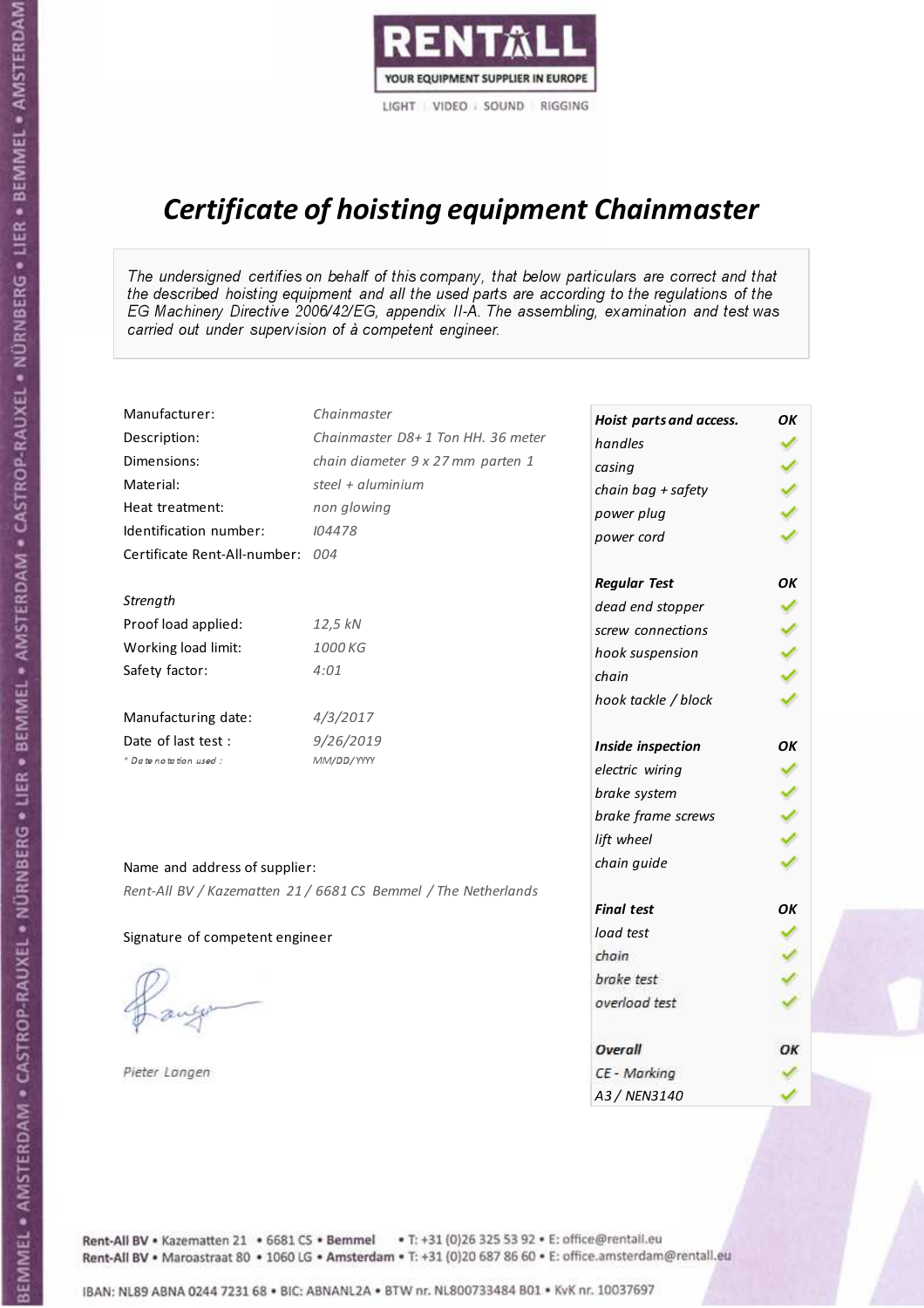

# Certificate of hoisting equipment Chainmaster

The undersigned certifies on behalf of this company, that below particulars are correct and that the described hoisting equipment and all the used parts are according to the regulations of the EG Machinery Directive 2006/42/EG, appendix II-A. The assembling, examination and test was carried out under supervision of à competent engineer.

| Manufacturer:                    | Chainmaster                                                    | Hoist parts and access. | OK  |
|----------------------------------|----------------------------------------------------------------|-------------------------|-----|
| Description:                     | Chainmaster D8+1 Ton HH. 36 meter                              | handles                 |     |
| Dimensions:                      | chain diameter 9 x 27 mm parten 1                              | casing                  |     |
| Material:                        | steel $+$ aluminium                                            | chain bag + safety      |     |
| Heat treatment:                  | non glowing                                                    | power plug              |     |
| Identification number:           | 104459                                                         | power cord              |     |
| Certificate Rent-All-number: 005 |                                                                |                         |     |
|                                  |                                                                | <b>Regular Test</b>     | OK  |
| Strength                         |                                                                | dead end stopper        | ✔   |
| Proof load applied:              | 12,5 kN                                                        | screw connections       |     |
| Working load limit:              | 1000 KG                                                        | hook suspension         |     |
| Safety factor:                   | 4:01                                                           | chain                   | くくく |
|                                  |                                                                | hook tackle / block     |     |
| Manufacturing date:              | 4/3/2017                                                       |                         |     |
| Date of last test :              | 6/27/2018                                                      | Inside inspection       | OK  |
| * Date notation used :           | MM/DD/YYYY                                                     | electric wiring         |     |
|                                  |                                                                | brake system            | ✔   |
|                                  |                                                                | brake frame screws      |     |
|                                  |                                                                | lift wheel              |     |
| Name and address of supplier:    |                                                                | chain guide             |     |
|                                  | Rent-All BV / Kazematten 21 / 6681 CS Bemmel / The Netherlands |                         |     |
|                                  |                                                                | <b>Final test</b>       | OK  |
| Signature of competent engineer  |                                                                | load test               |     |
|                                  |                                                                | chain                   |     |
|                                  |                                                                | brake test              |     |
|                                  |                                                                | overload test           |     |
|                                  |                                                                | Overall                 | OK  |
| Pieter Langen                    |                                                                | CE - Marking            |     |
|                                  |                                                                | A3 / NEN3140            |     |

Rent-All BV . Kazematten 21 . 6681 CS . Bemmel . T: +31 (0)26 325 53 92 . E: office@rentall.eu Rent-All BV · Maroastraat 80 · 1060 LG · Amsterdam · T: +31 (0)20 687 86 60 · E: office.amsterdam@rentall.eu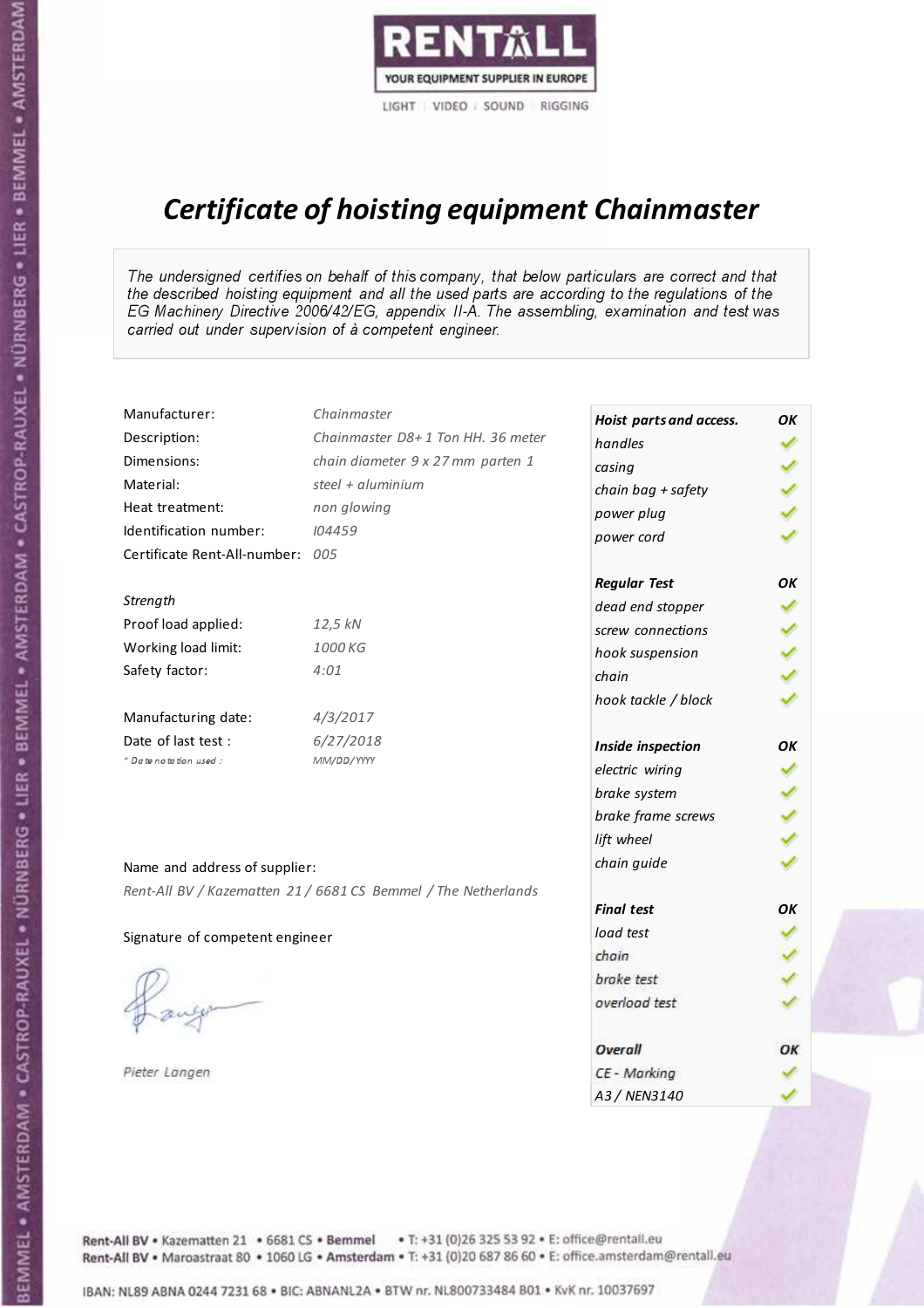

# Certificate of hoisting equipment Chainmaster

The undersigned certifies on behalf of this company, that below particulars are correct and that the described hoisting equipment and all the used parts are according to the regulations of the EG Machinery Directive 2006/42/EG, appendix II-A. The assembling, examination and test was carried out under supervision of à competent engineer.

| Manufacturer:                    | Chainmaster                                                    | Hoist parts and access. | OK  |
|----------------------------------|----------------------------------------------------------------|-------------------------|-----|
| Description:                     | Chainmaster D8+1 Ton HH, 36 meter                              | handles                 |     |
| Dimensions:                      | chain diameter 9 x 27 mm parten 1                              | casing                  |     |
| Material:                        | steel + aluminium                                              | chain bag + safety      |     |
| Heat treatment:                  | non glowing                                                    | power plug              |     |
| Identification number:           | 104456                                                         | power cord              |     |
| Certificate Rent-All-number: 006 |                                                                |                         |     |
|                                  |                                                                | <b>Regular Test</b>     | OK  |
| Strength                         |                                                                | dead end stopper        | ✔   |
| Proof load applied:              | 12,5 kN                                                        | screw connections       |     |
| Working load limit:              | 1000 KG                                                        | hook suspension         |     |
| Safety factor:                   | 4:01                                                           | chain                   | くくく |
|                                  |                                                                | hook tackle / block     |     |
| Manufacturing date:              | 4/3/2017                                                       |                         |     |
| Date of last test :              | 9/26/2019                                                      | Inside inspection       | ОΚ  |
| + Date notation used:            | MM/DD/YYYY                                                     | electric wiring         |     |
|                                  |                                                                | brake system            |     |
|                                  |                                                                | brake frame screws      |     |
|                                  |                                                                | lift wheel              |     |
| Name and address of supplier:    |                                                                | chain guide             |     |
|                                  | Rent-All BV / Kazematten 21 / 6681 CS Bemmel / The Netherlands |                         |     |
|                                  |                                                                | <b>Final test</b>       | OK  |
| Signature of competent engineer  |                                                                | load test               |     |
|                                  |                                                                | chain                   |     |
|                                  |                                                                | brake test              |     |
|                                  |                                                                | overload test           |     |
|                                  |                                                                | Overall                 | ОК  |
| Pieter Langen                    |                                                                | CE - Marking            |     |
|                                  |                                                                | A3 / NEN3140            |     |

Rent-All BV . Kazematten 21 . 6681 CS . Bemmel . T: +31 (0)26 325 53 92 . E: office@rentall.eu Rent-All BV · Maroastraat 80 · 1060 LG · Amsterdam · T: +31 (0)20 687 86 60 · E: office.amsterdam@rentall.eu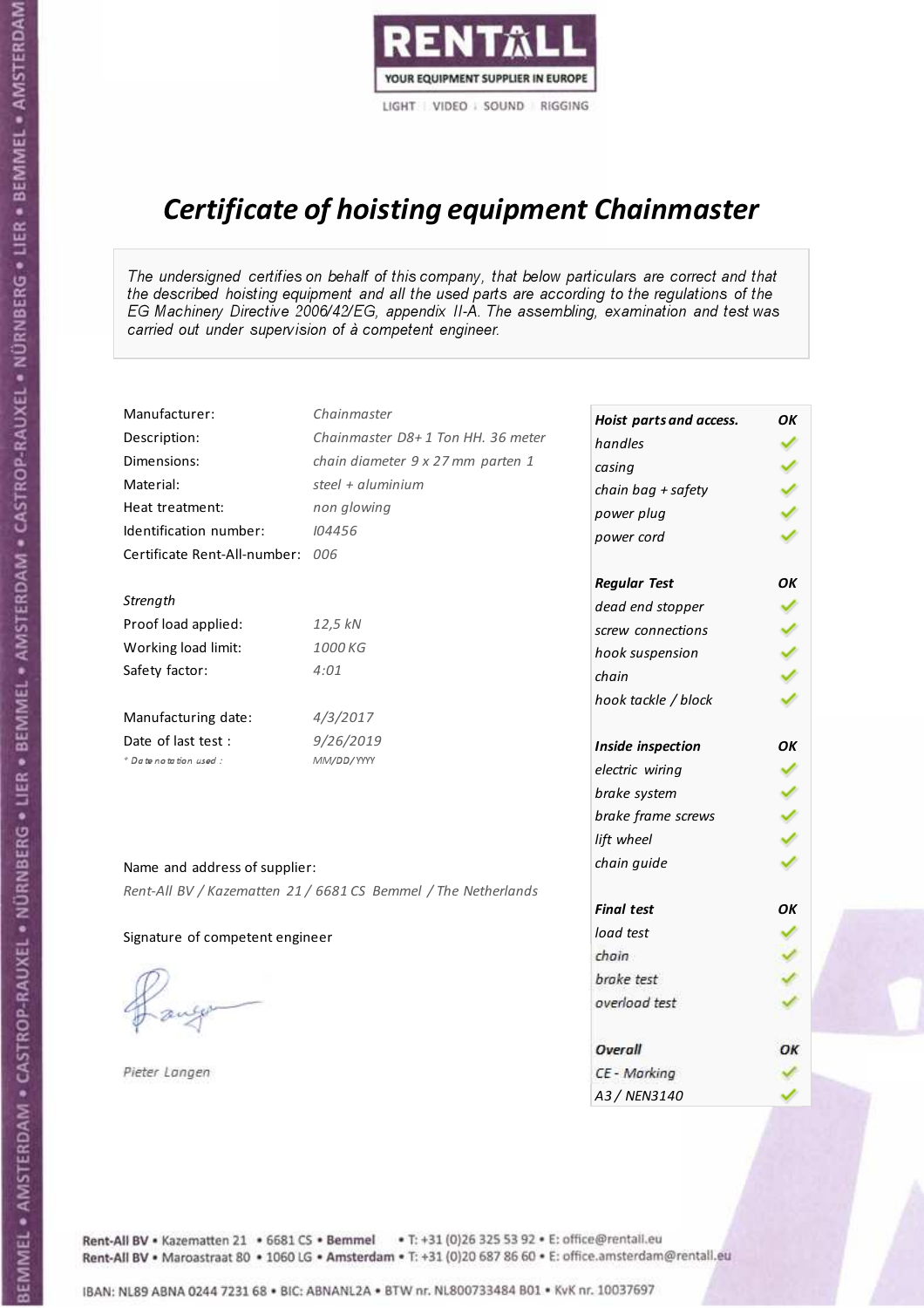

# Certificate of hoisting equipment Chainmaster

The undersigned certifies on behalf of this company, that below particulars are correct and that the described hoisting equipment and all the used parts are according to the regulations of the EG Machinery Directive 2006/42/EG, appendix II-A. The assembling, examination and test was carried out under supervision of à competent engineer.

| Manufacturer:                    | Chainmaster                                                    | Hoist parts and access. | OK  |
|----------------------------------|----------------------------------------------------------------|-------------------------|-----|
| Description:                     | Chainmaster D8+1 Ton HH, 36 meter                              | handles                 |     |
| Dimensions:                      | chain diameter 9 x 27 mm parten 1                              | casing                  |     |
| Material:                        | steel + $aluminim$                                             | chain bag + safety      |     |
| Heat treatment:                  | non glowing                                                    | power plug              |     |
| Identification number:           | 104469                                                         | power cord              |     |
| Certificate Rent-All-number: 007 |                                                                |                         |     |
|                                  |                                                                | <b>Regular Test</b>     | OK  |
| Strength                         |                                                                | dead end stopper        | ✔   |
| Proof load applied:              | 12,5 kN                                                        | screw connections       |     |
| Working load limit:              | 1000 KG                                                        | hook suspension         |     |
| Safety factor:                   | 4:01                                                           | chain                   | くくく |
|                                  |                                                                | hook tackle / block     |     |
| Manufacturing date:              | 4/3/2017                                                       |                         |     |
| Date of last test :              | 6/29/2018                                                      | Inside inspection       | ОΚ  |
| + Date notation used:            | MM/DD/YYYY                                                     | electric wiring         | ✓   |
|                                  |                                                                | brake system            | ✔   |
|                                  |                                                                | brake frame screws      |     |
|                                  |                                                                | lift wheel              |     |
| Name and address of supplier:    |                                                                | chain guide             |     |
|                                  | Rent-All BV / Kazematten 21 / 6681 CS Bemmel / The Netherlands |                         |     |
|                                  |                                                                | <b>Final test</b>       | OK  |
| Signature of competent engineer  |                                                                | load test               |     |
|                                  |                                                                | chain                   |     |
|                                  |                                                                | brake test              |     |
|                                  |                                                                | overload test           |     |
|                                  |                                                                | Overall                 | ОК  |
| Pieter Langen                    |                                                                | CE - Marking            |     |
|                                  |                                                                | A3 / NEN3140            |     |

Rent-All BV . Kazematten 21 . 6681 CS . Bemmel . T: +31 (0)26 325 53 92 . E: office@rentall.eu Rent-All BV · Maroastraat 80 · 1060 LG · Amsterdam · T: +31 (0)20 687 86 60 · E: office.amsterdam@rentall.eu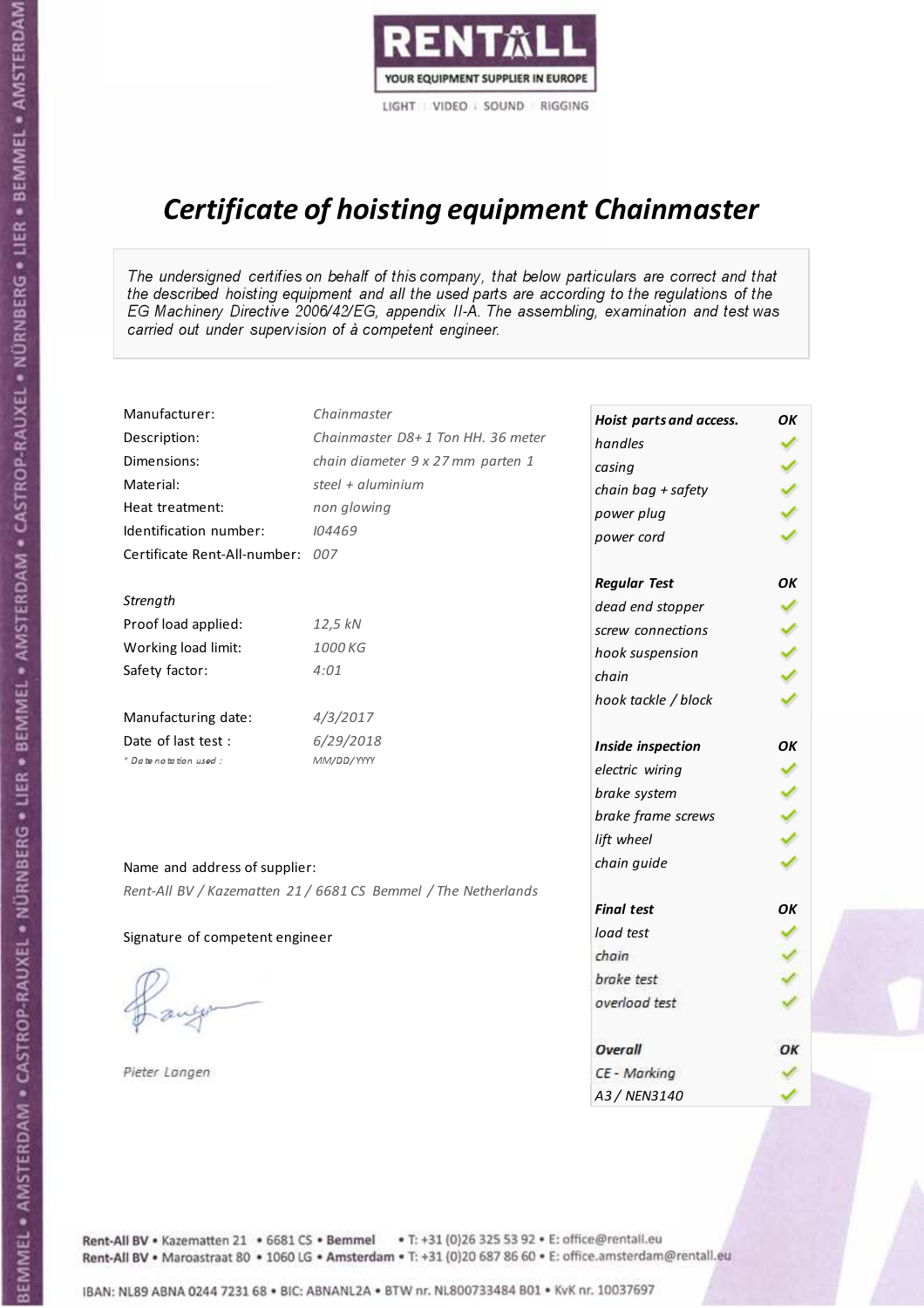

# Certificate of hoisting equipment Chainmaster

The undersigned certifies on behalf of this company, that below particulars are correct and that the described hoisting equipment and all the used parts are according to the regulations of the EG Machinery Directive 2006/42/EG, appendix II-A. The assembling, examination and test was carried out under supervision of à competent engineer.

| Manufacturer:                    | Chainmaster                                                    | Hoist parts and access. | OK  |
|----------------------------------|----------------------------------------------------------------|-------------------------|-----|
| Description:                     | Chainmaster D8+1 Ton HH. 36 meter                              | handles                 |     |
| Dimensions:                      | chain diameter 9 x 27 mm parten 1                              | casing                  |     |
| Material:                        | steel + $aluminim$                                             | chain bag + safety      |     |
| Heat treatment:                  | non glowing                                                    | power plug              |     |
| Identification number:           | 104452                                                         | power cord              |     |
| Certificate Rent-All-number: 008 |                                                                |                         |     |
|                                  |                                                                | <b>Regular Test</b>     | OK  |
| Strength                         |                                                                | dead end stopper        | ✔   |
| Proof load applied:              | 12,5 kN                                                        | screw connections       |     |
| Working load limit:              | 1000 KG                                                        | hook suspension         |     |
| Safety factor:                   | 4:01                                                           | chain                   | くくく |
|                                  |                                                                | hook tackle / block     |     |
| Manufacturing date:              | 4/3/2017                                                       |                         |     |
| Date of last test :              | 6/29/2018                                                      | Inside inspection       | OK  |
| + Date notation used :           | MM/DD/YYYY                                                     | electric wiring         |     |
|                                  |                                                                | brake system            |     |
|                                  |                                                                | brake frame screws      |     |
|                                  |                                                                | lift wheel              |     |
| Name and address of supplier:    |                                                                | chain guide             |     |
|                                  | Rent-All BV / Kazematten 21 / 6681 CS Bemmel / The Netherlands |                         |     |
|                                  |                                                                | <b>Final test</b>       | ΟK  |
| Signature of competent engineer  |                                                                | load test               |     |
|                                  |                                                                | chain                   |     |
|                                  |                                                                | brake test              |     |
|                                  |                                                                | overload test           |     |
|                                  |                                                                | Overall                 | OK  |
| Pieter Langen                    |                                                                | CE - Marking            |     |
|                                  |                                                                | A3 / NEN3140            |     |

Rent-All BV . Kazematten 21 . 6681 CS . Bemmel . T: +31 (0)26 325 53 92 . E: office@rentall.eu Rent-All BV · Maroastraat 80 · 1060 LG · Amsterdam · T: +31 (0)20 687 86 60 · E: office.amsterdam@rentall.eu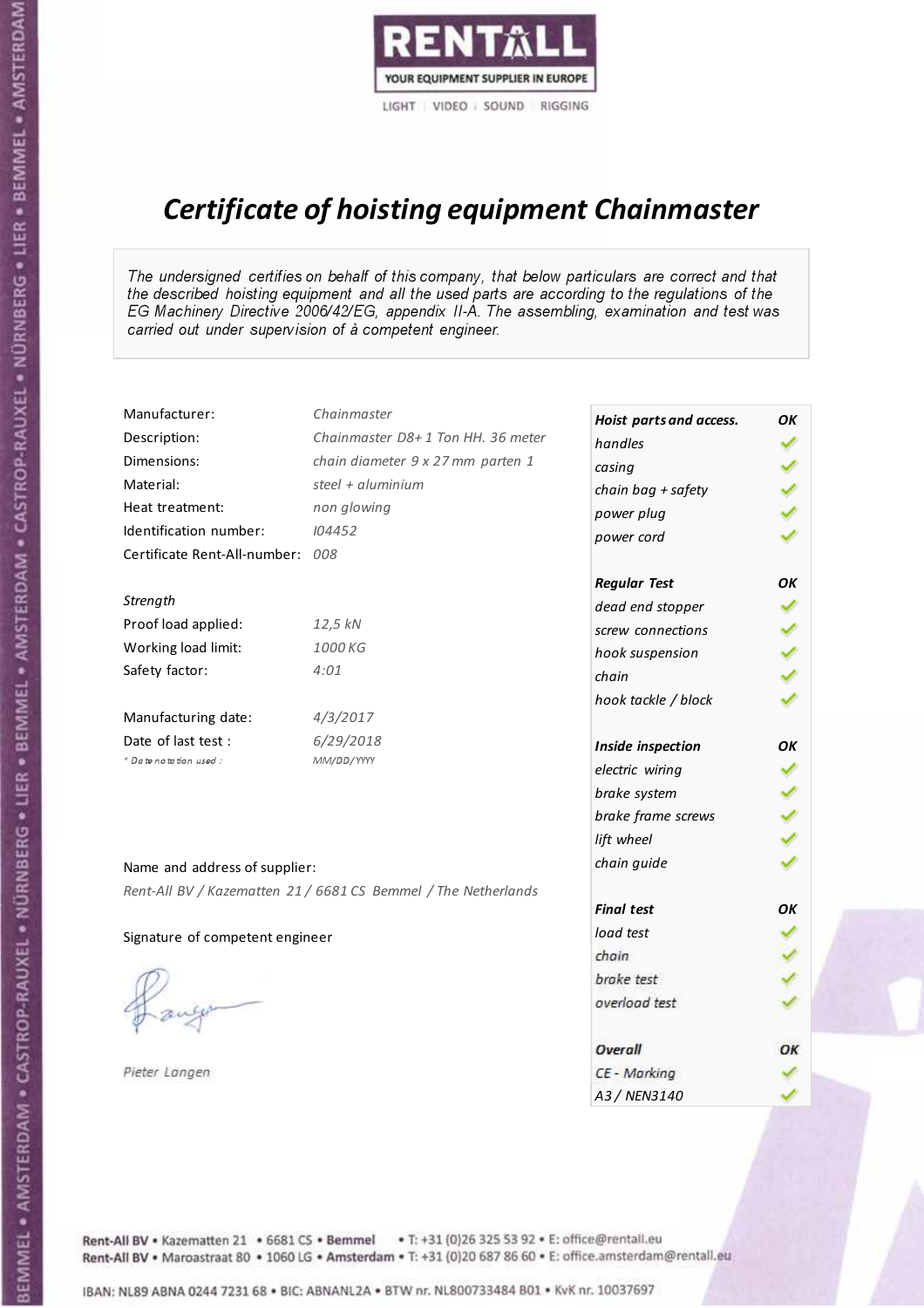

# Certificate of hoisting equipment Chainmaster

The undersigned certifies on behalf of this company, that below particulars are correct and that the described hoisting equipment and all the used parts are according to the regulations of the EG Machinery Directive 2006/42/EG, appendix II-A. The assembling, examination and test was carried out under supervision of à competent engineer.

| Manufacturer:                    | Chainmaster                                                    | Hoist parts and access. | OK  |
|----------------------------------|----------------------------------------------------------------|-------------------------|-----|
| Description:                     | Chainmaster D8+1 Ton HH, 36 meter                              | handles                 |     |
| Dimensions:                      | chain diameter 9 x 27 mm parten 1                              | casing                  |     |
| Material:                        | steel + $aluminim$                                             | chain bag + safety      |     |
| Heat treatment:                  | non glowing                                                    | power plug              |     |
| Identification number:           | 104482                                                         | power cord              |     |
| Certificate Rent-All-number: 009 |                                                                |                         |     |
|                                  |                                                                | <b>Regular Test</b>     | OK  |
| Strength                         |                                                                | dead end stopper        | ✔   |
| Proof load applied:              | 12,5 kN                                                        | screw connections       |     |
| Working load limit:              | 1000 KG                                                        | hook suspension         |     |
| Safety factor:                   | 4:01                                                           | chain                   | くくく |
|                                  |                                                                | hook tackle / block     |     |
| Manufacturing date:              | 4/3/2017                                                       |                         |     |
| Date of last test :              | 9/26/2019                                                      | Inside inspection       | ОΚ  |
| + Date notation used:            | MM/DD/YYYY                                                     | electric wiring         | ✓   |
|                                  |                                                                | brake system            |     |
|                                  |                                                                | brake frame screws      |     |
|                                  |                                                                | lift wheel              | くくく |
| Name and address of supplier:    |                                                                | chain guide             |     |
|                                  | Rent-All BV / Kazematten 21 / 6681 CS Bemmel / The Netherlands |                         |     |
|                                  |                                                                | <b>Final test</b>       | OK  |
| Signature of competent engineer  |                                                                | load test               |     |
|                                  |                                                                | chain                   |     |
|                                  |                                                                | brake test              |     |
|                                  |                                                                | overload test           |     |
|                                  |                                                                | Overall                 | OK  |
| Pieter Langen                    |                                                                | CE - Marking            |     |
|                                  |                                                                | A3 / NEN3140            |     |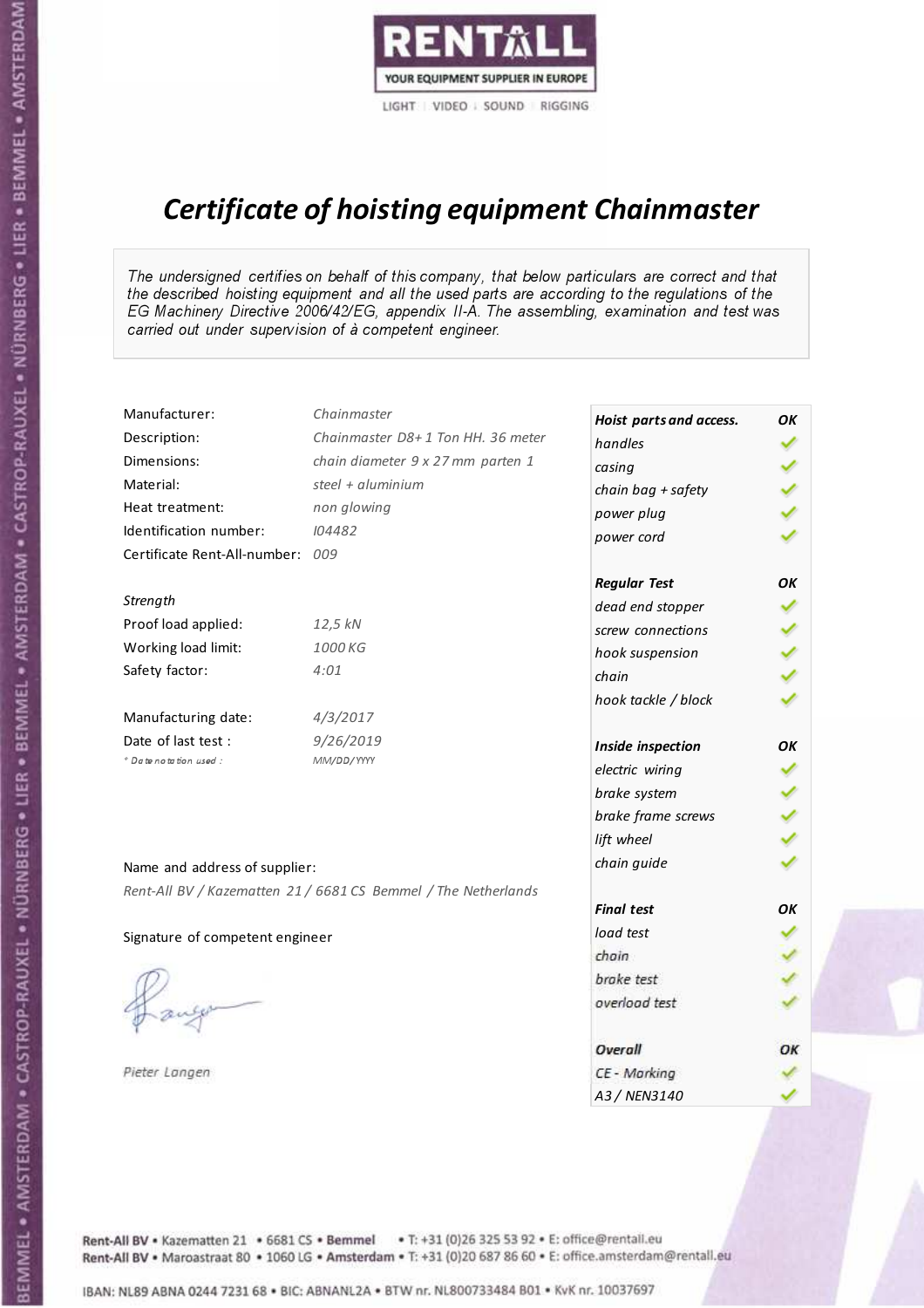

# Certificate of hoisting equipment Chainmaster

The undersigned certifies on behalf of this company, that below particulars are correct and that the described hoisting equipment and all the used parts are according to the regulations of the EG Machinery Directive 2006/42/EG, appendix II-A. The assembling, examination and test was carried out under supervision of à competent engineer.

| Manufacturer:                    | Chainmaster                                                    | Hoist parts and access. | OK  |
|----------------------------------|----------------------------------------------------------------|-------------------------|-----|
| Description:                     | Chainmaster D8+1 Ton HH, 36 meter                              | handles                 |     |
| Dimensions:                      | chain diameter 9 x 27 mm parten 1                              | casing                  |     |
| Material:                        | steel $+$ aluminium                                            | chain bag + safety      |     |
| Heat treatment:                  | non glowing                                                    | power plug              |     |
| Identification number:           | 104474                                                         | power cord              |     |
| Certificate Rent-All-number: 010 |                                                                |                         |     |
|                                  |                                                                | <b>Regular Test</b>     | ΟK  |
| Strength                         |                                                                | dead end stopper        | ✔   |
| Proof load applied:              | 12,5 kN                                                        | screw connections       |     |
| Working load limit:              | 1000 KG                                                        | hook suspension         |     |
| Safety factor:                   | 4:01                                                           | chain                   | くくく |
|                                  |                                                                | hook tackle / block     |     |
| Manufacturing date:              | 4/3/2017                                                       |                         |     |
| Date of last test :              | 10/3/2019                                                      | Inside inspection       | OΚ  |
| * Date notation used :           | MM/DD/YYYY                                                     | electric wiring         | ✔   |
|                                  |                                                                | brake system            |     |
|                                  |                                                                | brake frame screws      | くくく |
|                                  |                                                                | lift wheel              |     |
| Name and address of supplier:    |                                                                | chain guide             |     |
|                                  | Rent-All BV / Kazematten 21 / 6681 CS Bemmel / The Netherlands |                         |     |
|                                  |                                                                | <b>Final test</b>       | OK  |
| Signature of competent engineer  |                                                                | load test               |     |
|                                  |                                                                | chain                   |     |
|                                  |                                                                | brake test              |     |
|                                  |                                                                | overload test           |     |
|                                  |                                                                | Overall                 | ОК  |
| Pieter Langen                    |                                                                | CE - Marking            |     |
|                                  |                                                                | A3 / NEN3140            |     |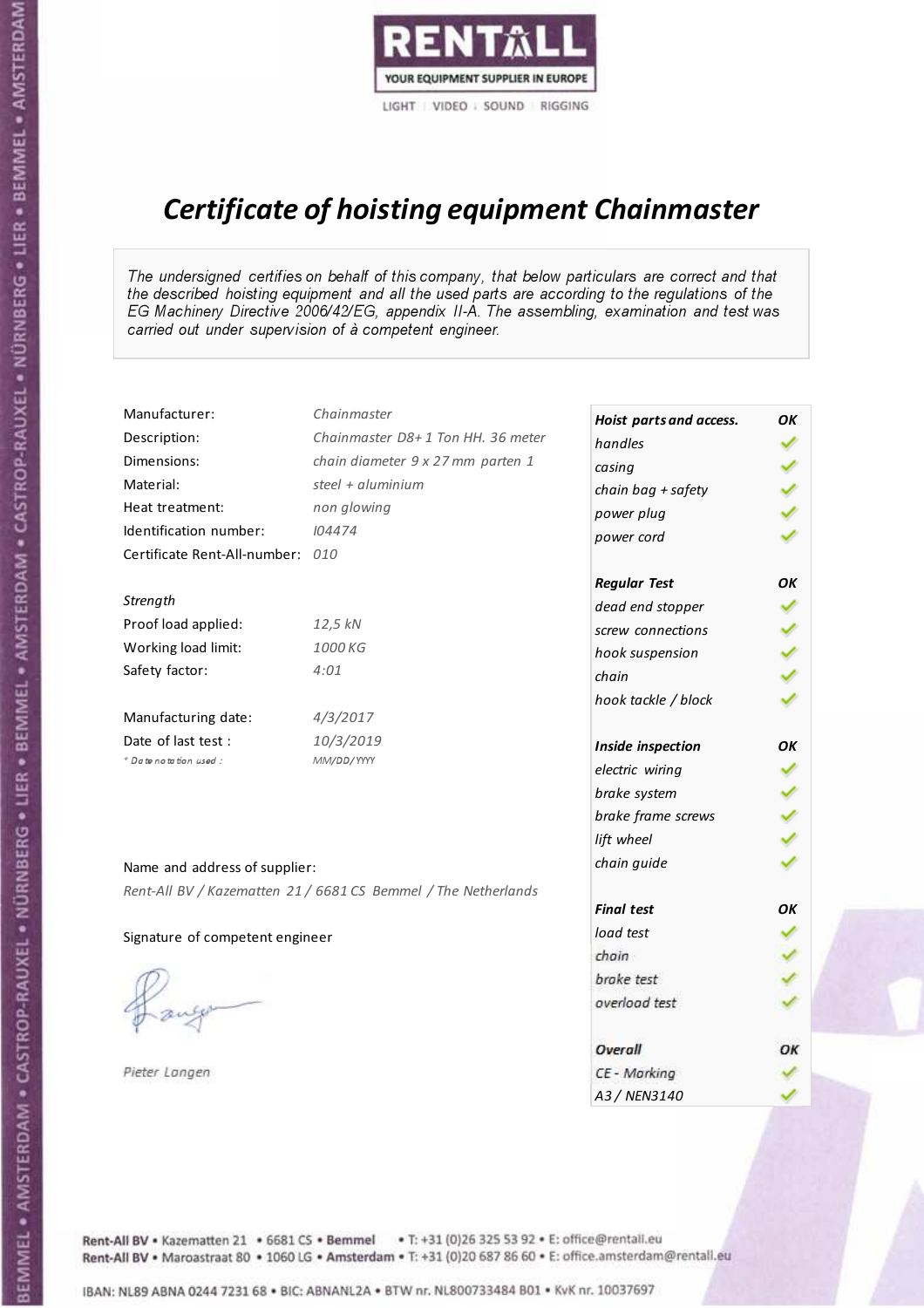

# Certificate of hoisting equipment Chainmaster

The undersigned certifies on behalf of this company, that below particulars are correct and that the described hoisting equipment and all the used parts are according to the regulations of the EG Machinery Directive 2006/42/EG, appendix II-A. The assembling, examination and test was carried out under supervision of à competent engineer.

| Manufacturer:                    | Chainmaster                                                    | Hoist parts and access. | OK  |
|----------------------------------|----------------------------------------------------------------|-------------------------|-----|
| Description:                     | Chainmaster D8+1 Ton HH, 36 meter                              | handles                 |     |
| Dimensions:                      | chain diameter 9 x 27 mm parten 1                              | casing                  |     |
| Material:                        | steel $+$ aluminium                                            | chain bag + safety      |     |
| Heat treatment:                  | non glowing                                                    | power plug              |     |
| Identification number:           | 104477                                                         | power cord              |     |
| Certificate Rent-All-number: 011 |                                                                |                         |     |
|                                  |                                                                | <b>Regular Test</b>     | ОΚ  |
| Strength                         |                                                                | dead end stopper        |     |
| Proof load applied:              | 12,5 kN                                                        | screw connections       |     |
| Working load limit:              | 1000 KG                                                        | hook suspension         |     |
| Safety factor:                   | 4:01                                                           | chain                   | くくく |
|                                  |                                                                | hook tackle / block     |     |
| Manufacturing date:              | 4/3/2017                                                       |                         |     |
| Date of last test :              | 6/29/2018                                                      | Inside inspection       | ОΚ  |
| + Date notation used :           | MM/DD/YYYY                                                     | electric wiring         | ✔   |
|                                  |                                                                | brake system            |     |
|                                  |                                                                | brake frame screws      |     |
|                                  |                                                                | lift wheel              |     |
| Name and address of supplier:    |                                                                | chain guide             |     |
|                                  | Rent-All BV / Kazematten 21 / 6681 CS Bemmel / The Netherlands |                         |     |
|                                  |                                                                | <b>Final test</b>       | OK  |
| Signature of competent engineer  |                                                                | load test               |     |
|                                  |                                                                | chain                   |     |
|                                  |                                                                | brake test              |     |
|                                  |                                                                | overload test           |     |
|                                  |                                                                | Overall                 | ОК  |
| Pieter Langen                    |                                                                | CE - Marking            |     |
|                                  |                                                                | A3 / NEN3140            |     |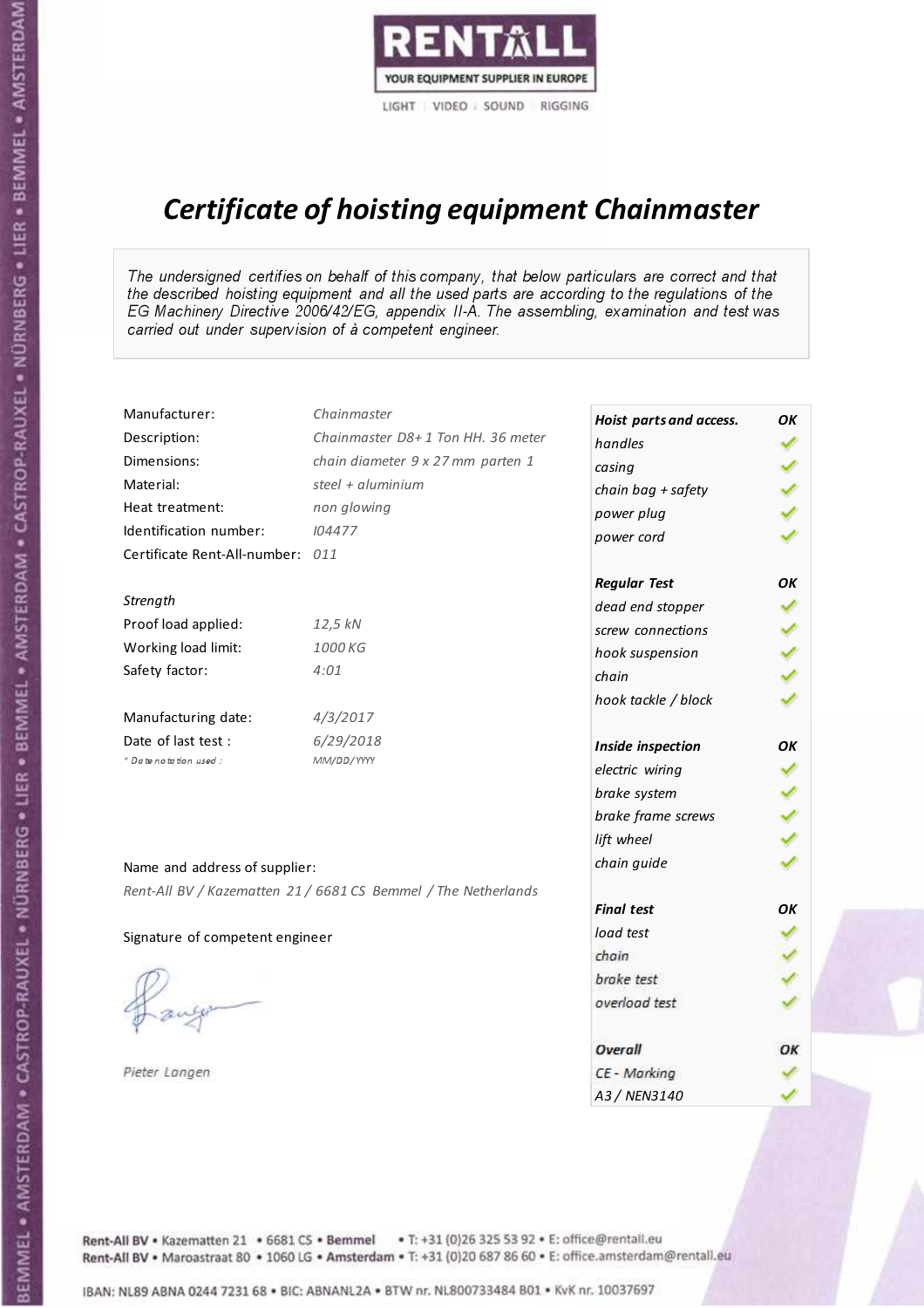

# Certificate of hoisting equipment Chainmaster

The undersigned certifies on behalf of this company, that below particulars are correct and that the described hoisting equipment and all the used parts are according to the regulations of the EG Machinery Directive 2006/42/EG, appendix II-A. The assembling, examination and test was carried out under supervision of à competent engineer.

| Manufacturer:                    | Chainmaster                                                    | Hoist parts and access. | OK  |
|----------------------------------|----------------------------------------------------------------|-------------------------|-----|
| Description:                     | Chainmaster D8+1 Ton HH. 36 meter                              | handles                 |     |
| Dimensions:                      | chain diameter 9 x 27 mm parten 1                              | casing                  |     |
| Material:                        | steel + aluminium                                              | chain bag + safety      |     |
| Heat treatment:                  | non glowing                                                    | power plug              |     |
| Identification number:           | 104481                                                         | power cord              |     |
| Certificate Rent-All-number: 012 |                                                                |                         |     |
|                                  |                                                                | <b>Regular Test</b>     | OK  |
| Strength                         |                                                                | dead end stopper        | ✔   |
| Proof load applied:              | 12,5 kN                                                        | screw connections       |     |
| Working load limit:              | 1000 KG                                                        | hook suspension         |     |
| Safety factor:                   | 4:01                                                           | chain                   | くくく |
|                                  |                                                                | hook tackle / block     |     |
| Manufacturing date:              | 4/3/2017                                                       |                         |     |
| Date of last test :              | 6/26/2018                                                      | Inside inspection       | ОΚ  |
| * Date notation used :           | MM/DD/YYYY                                                     | electric wiring         | ✓   |
|                                  |                                                                | brake system            | ✔   |
|                                  |                                                                | brake frame screws      |     |
|                                  |                                                                | lift wheel              |     |
| Name and address of supplier:    |                                                                | chain guide             |     |
|                                  | Rent-All BV / Kazematten 21 / 6681 CS Bemmel / The Netherlands |                         |     |
|                                  |                                                                | <b>Final test</b>       | OK  |
| Signature of competent engineer  |                                                                | load test               |     |
|                                  |                                                                | chain                   |     |
|                                  |                                                                | brake test              |     |
|                                  |                                                                | overload test           |     |
|                                  |                                                                | Overall                 | ОК  |
| Pieter Langen                    |                                                                | CE - Marking            |     |
|                                  |                                                                | A3 / NEN3140            |     |

Rent-All BV . Kazematten 21 . 6681 CS . Bemmel . T: +31 (0)26 325 53 92 . E: office@rentall.eu Rent-All BV · Maroastraat 80 · 1060 LG · Amsterdam · T: +31 (0)20 687 86 60 · E: office.amsterdam@rentall.eu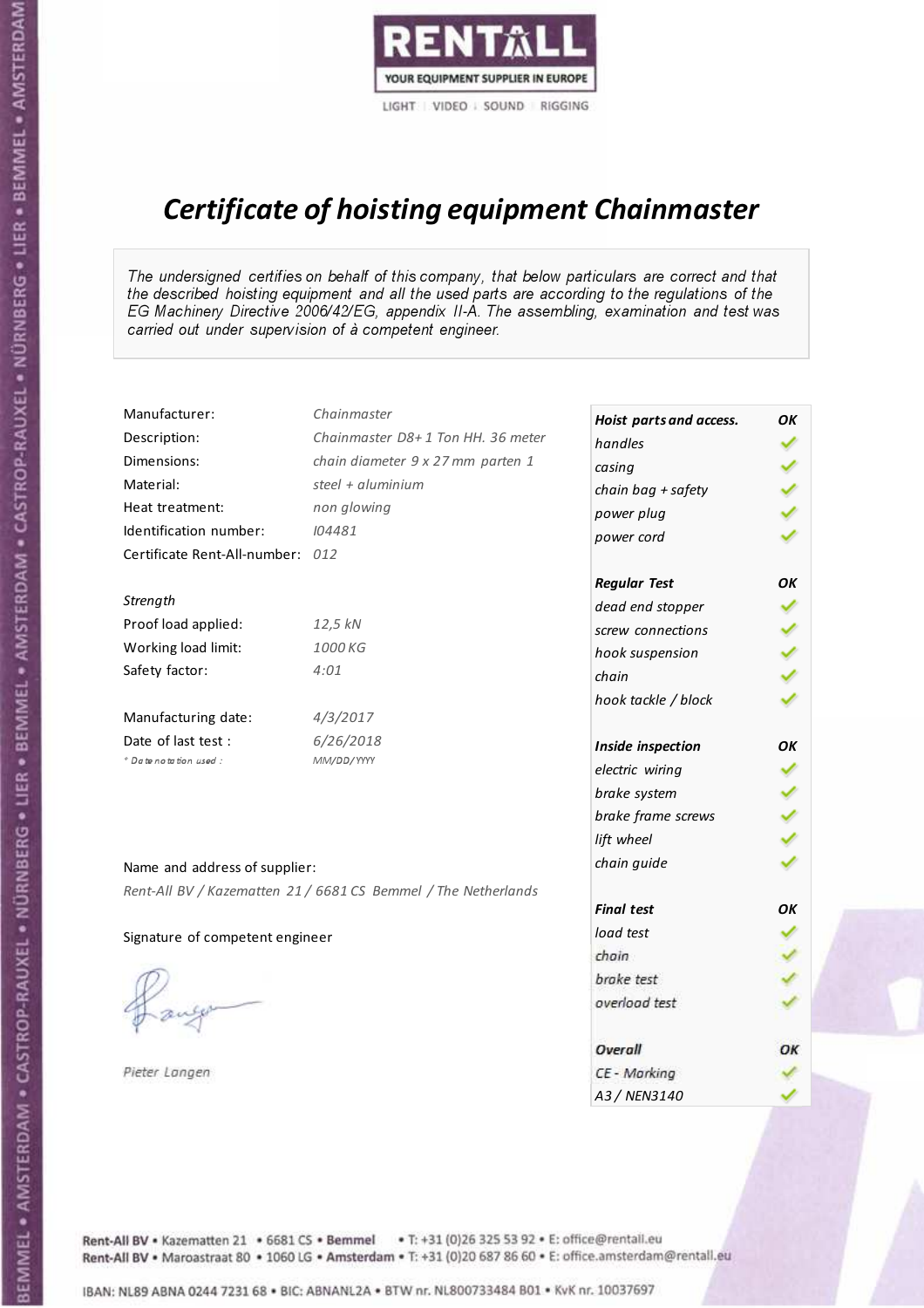

# Certificate of hoisting equipment Chainmaster

The undersigned certifies on behalf of this company, that below particulars are correct and that the described hoisting equipment and all the used parts are according to the regulations of the EG Machinery Directive 2006/42/EG, appendix II-A. The assembling, examination and test was carried out under supervision of à competent engineer.

| Manufacturer:                    | Chainmaster                                                    | Hoist parts and access. | OK  |
|----------------------------------|----------------------------------------------------------------|-------------------------|-----|
| Description:                     | Chainmaster D8+1 Ton HH. 36 meter                              | handles                 |     |
| Dimensions:                      | chain diameter 9 x 27 mm parten 1                              | casing                  |     |
| Material:                        | steel $+$ aluminium                                            | chain bag + safety      |     |
| Heat treatment:                  | non glowing                                                    | power plug              |     |
| Identification number:           | 104455                                                         | power cord              |     |
| Certificate Rent-All-number: 013 |                                                                |                         |     |
|                                  |                                                                | <b>Regular Test</b>     | ОΚ  |
| Strength                         |                                                                | dead end stopper        | ✔   |
| Proof load applied:              | 12,5 kN                                                        | screw connections       |     |
| Working load limit:              | 1000 KG                                                        | hook suspension         |     |
| Safety factor:                   | 4:01                                                           | chain                   | くくく |
|                                  |                                                                | hook tackle / block     |     |
| Manufacturing date:              | 4/3/2017                                                       |                         |     |
| Date of last test :              | 9/26/2019                                                      | Inside inspection       | ОΚ  |
| * Date notation used :           | MM/DD/YYYY                                                     | electric wiring         |     |
|                                  |                                                                | brake system            | ✔   |
|                                  |                                                                | brake frame screws      |     |
|                                  |                                                                | lift wheel              |     |
| Name and address of supplier:    |                                                                | chain guide             |     |
|                                  | Rent-All BV / Kazematten 21 / 6681 CS Bemmel / The Netherlands |                         |     |
|                                  |                                                                | <b>Final test</b>       | OK  |
| Signature of competent engineer  |                                                                | load test               |     |
|                                  |                                                                | chain                   |     |
|                                  |                                                                | brake test              |     |
|                                  |                                                                | overload test           |     |
|                                  |                                                                | Overall                 | OК  |
| Pieter Langen                    |                                                                | CE - Marking            |     |
|                                  |                                                                | A3 / NEN3140            |     |

Rent-All BV . Kazematten 21 . 6681 CS . Bemmel . T: +31 (0)26 325 53 92 . E: office@rentall.eu Rent-All BV · Maroastraat 80 · 1060 LG · Amsterdam · T: +31 (0)20 687 86 60 · E: office.amsterdam@rentall.eu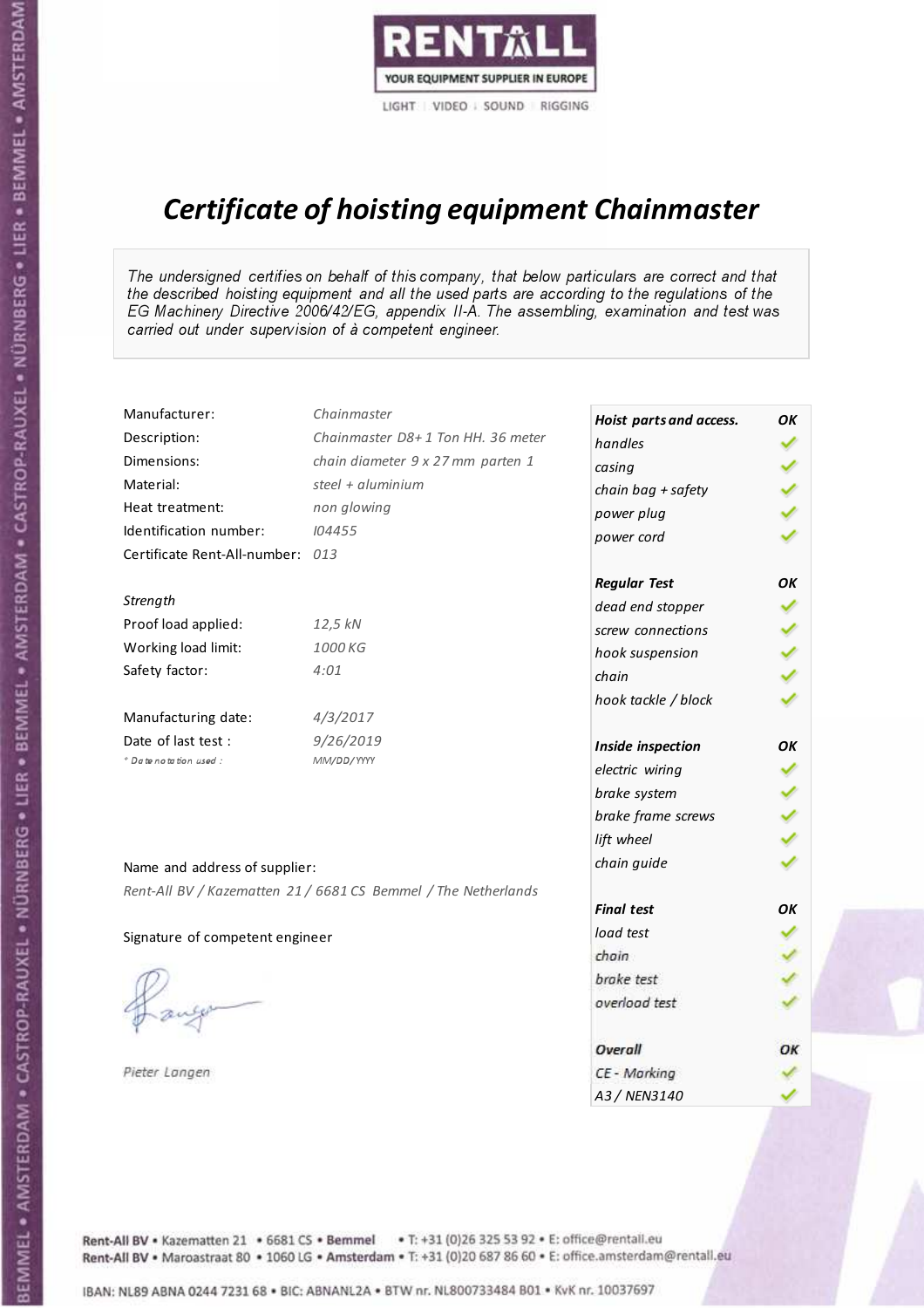

# Certificate of hoisting equipment Chainmaster

The undersigned certifies on behalf of this company, that below particulars are correct and that the described hoisting equipment and all the used parts are according to the regulations of the EG Machinery Directive 2006/42/EG, appendix II-A. The assembling, examination and test was carried out under supervision of à competent engineer.

| Manufacturer:                    | Chainmaster                                                    | Hoist parts and access. | OK  |
|----------------------------------|----------------------------------------------------------------|-------------------------|-----|
| Description:                     | Chainmaster D8+1 Ton HH, 36 meter                              | handles                 |     |
| Dimensions:                      | chain diameter 9 x 27 mm parten 1                              | casing                  |     |
| Material:                        | steel $+$ aluminium                                            | chain bag + safety      |     |
| Heat treatment:                  | non glowing                                                    | power plug              |     |
| Identification number:           | 104475                                                         | power cord              |     |
| Certificate Rent-All-number: 014 |                                                                |                         |     |
|                                  |                                                                | <b>Regular Test</b>     | ОΚ  |
| Strength                         |                                                                | dead end stopper        |     |
| Proof load applied:              | 12,5 kN                                                        | screw connections       |     |
| Working load limit:              | 1000 KG                                                        | hook suspension         |     |
| Safety factor:                   | 4:01                                                           | chain                   | くくく |
|                                  |                                                                | hook tackle / block     |     |
| Manufacturing date:              | 4/3/2017                                                       |                         |     |
| Date of last test :              | 5/24/2018                                                      | Inside inspection       | ОΚ  |
| * Date notation used :           | MM/DD/YYYY                                                     | electric wiring         | ✔   |
|                                  |                                                                | brake system            |     |
|                                  |                                                                | brake frame screws      |     |
|                                  |                                                                | lift wheel              |     |
| Name and address of supplier:    |                                                                | chain guide             |     |
|                                  | Rent-All BV / Kazematten 21 / 6681 CS Bemmel / The Netherlands |                         |     |
|                                  |                                                                | <b>Final test</b>       | OK  |
| Signature of competent engineer  |                                                                | load test               |     |
|                                  |                                                                | chain                   |     |
|                                  |                                                                | brake test              |     |
|                                  |                                                                | overload test           |     |
|                                  |                                                                | Overall                 | OК  |
| Pieter Langen                    |                                                                | CE - Marking            |     |
|                                  |                                                                | A3 / NEN3140            |     |

Rent-All BV . Kazematten 21 . 6681 CS . Bemmel . T: +31 (0)26 325 53 92 . E: office@rentall.eu Rent-All BV · Maroastraat 80 · 1060 LG · Amsterdam · T: +31 (0)20 687 86 60 · E: office.amsterdam@rentall.eu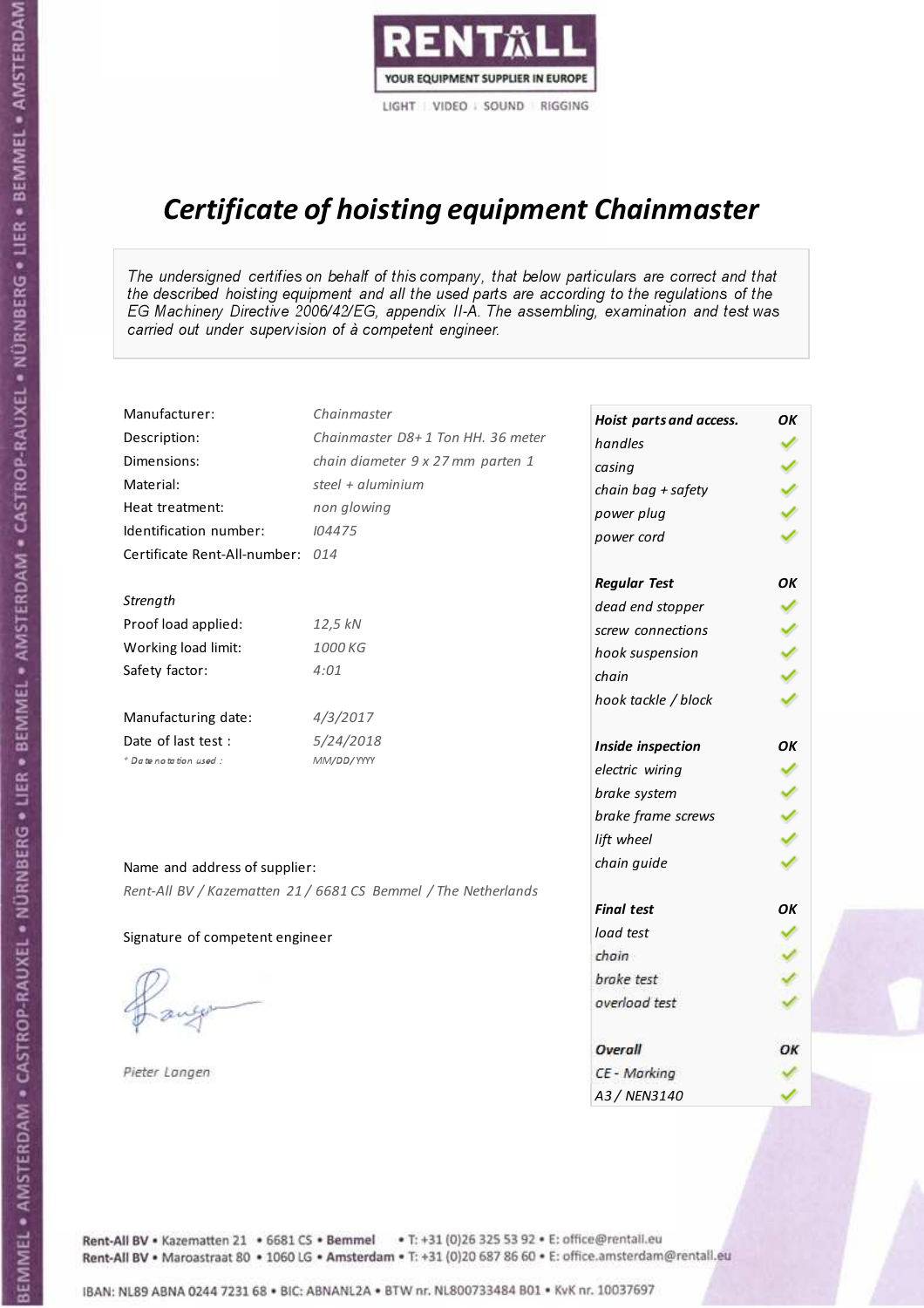

# Certificate of hoisting equipment Chainmaster

The undersigned certifies on behalf of this company, that below particulars are correct and that the described hoisting equipment and all the used parts are according to the regulations of the EG Machinery Directive 2006/42/EG, appendix II-A. The assembling, examination and test was carried out under supervision of à competent engineer.

| Manufacturer:                    | Chainmaster                                                    | Hoist parts and access. | OK  |
|----------------------------------|----------------------------------------------------------------|-------------------------|-----|
| Description:                     | Chainmaster D8+1 Ton HH. 36 meter                              | handles                 |     |
| Dimensions:                      | chain diameter 9 x 27 mm parten 1                              | casing                  |     |
| Material:                        | steel $+$ aluminium                                            | chain bag + safety      |     |
| Heat treatment:                  | non glowing                                                    | power plug              |     |
| Identification number:           | 104471                                                         | power cord              |     |
| Certificate Rent-All-number: 015 |                                                                |                         |     |
|                                  |                                                                | <b>Regular Test</b>     | OK  |
| Strength                         |                                                                | dead end stopper        | ✔   |
| Proof load applied:              | 12,5 kN                                                        | screw connections       |     |
| Working load limit:              | 1000 KG                                                        | hook suspension         |     |
| Safety factor:                   | 4:01                                                           | chain                   | くくく |
|                                  |                                                                | hook tackle / block     |     |
| Manufacturing date:              | 4/3/2017                                                       |                         |     |
| Date of last test :              | 5/24/2018                                                      | Inside inspection       | OK  |
| * Date notation used :           | MM/DD/YYYY                                                     | electric wiring         |     |
|                                  |                                                                | brake system            | ✔   |
|                                  |                                                                | brake frame screws      |     |
|                                  |                                                                | lift wheel              |     |
| Name and address of supplier:    |                                                                | chain guide             |     |
|                                  | Rent-All BV / Kazematten 21 / 6681 CS Bemmel / The Netherlands |                         |     |
|                                  |                                                                | <b>Final test</b>       | OK  |
| Signature of competent engineer  |                                                                | load test               |     |
|                                  |                                                                | chain                   |     |
|                                  |                                                                | brake test              |     |
|                                  |                                                                | overload test           |     |
|                                  |                                                                | Overall                 | OK  |
| Pieter Langen                    |                                                                | CE - Marking            |     |
|                                  |                                                                | A3 / NEN3140            |     |

Rent-All BV . Kazematten 21 . 6681 CS . Bemmel . T: +31 (0)26 325 53 92 . E: office@rentall.eu Rent-All BV · Maroastraat 80 · 1060 LG · Amsterdam · T: +31 (0)20 687 86 60 · E: office.amsterdam@rentall.eu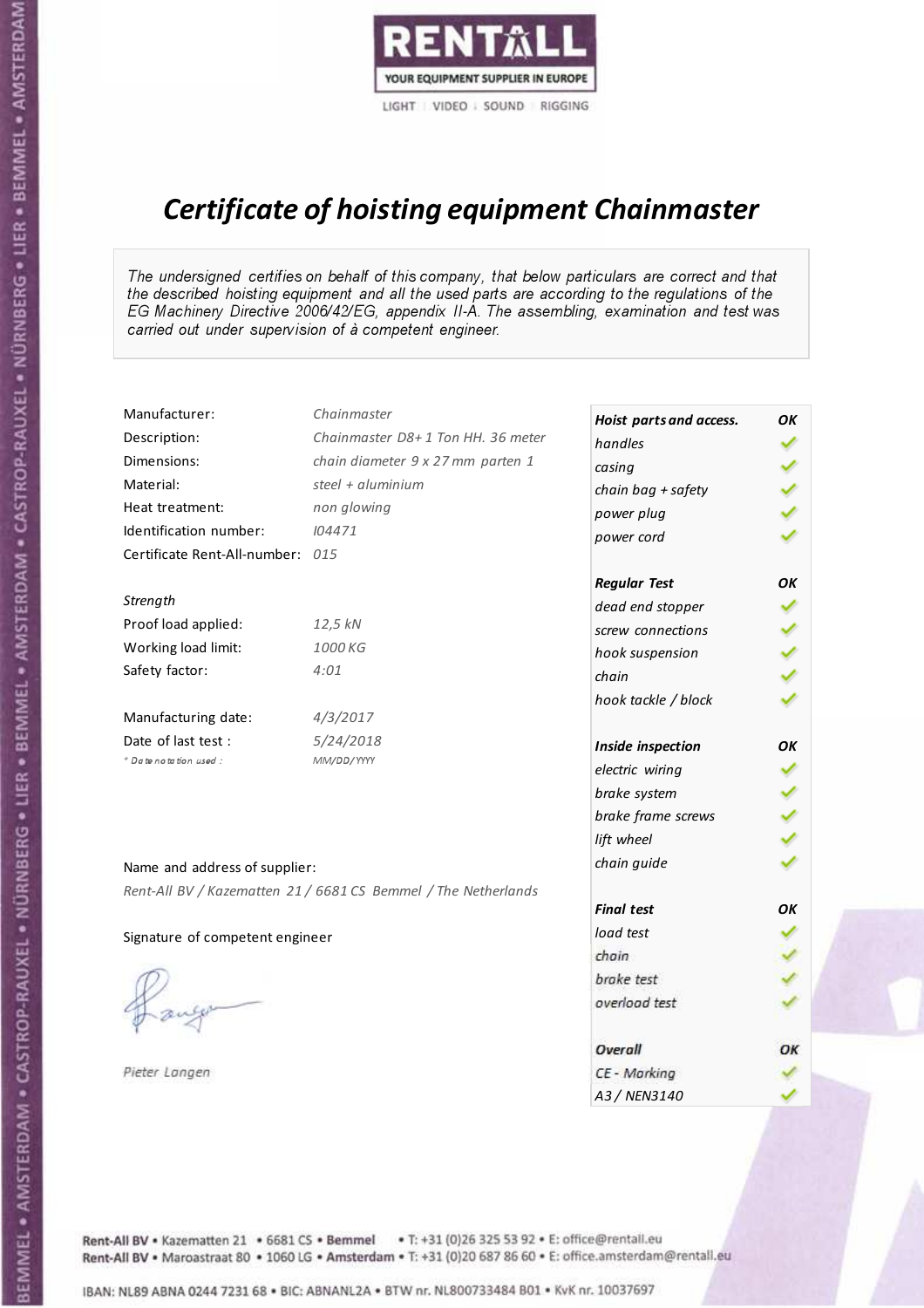

# Certificate of hoisting equipment Chainmaster

The undersigned certifies on behalf of this company, that below particulars are correct and that the described hoisting equipment and all the used parts are according to the regulations of the EG Machinery Directive 2006/42/EG, appendix II-A. The assembling, examination and test was carried out under supervision of à competent engineer.

| Manufacturer:                    | Chainmaster                                                    | Hoist parts and access. | OK  |
|----------------------------------|----------------------------------------------------------------|-------------------------|-----|
| Description:                     | Chainmaster D8+1 Ton HH. 36 meter                              | handles                 |     |
| Dimensions:                      | chain diameter 9 x 27 mm parten 1                              | casing                  |     |
| Material:                        | steel $+$ aluminium                                            | chain bag + safety      |     |
| Heat treatment:                  | non glowing                                                    | power plug              |     |
| Identification number:           | 104479                                                         | power cord              |     |
| Certificate Rent-All-number: 016 |                                                                |                         |     |
|                                  |                                                                | <b>Regular Test</b>     | OK  |
| Strength                         |                                                                | dead end stopper        | ✔   |
| Proof load applied:              | 12,5 kN                                                        | screw connections       |     |
| Working load limit:              | 1000 KG                                                        | hook suspension         |     |
| Safety factor:                   | 4:01                                                           | chain                   | くくく |
|                                  |                                                                | hook tackle / block     |     |
| Manufacturing date:              | 4/3/2017                                                       |                         |     |
| Date of last test :              | 9/26/2019                                                      | Inside inspection       | OK  |
| * Date notation used :           | MM/DD/YYYY                                                     | electric wiring         |     |
|                                  |                                                                | brake system            | ✔   |
|                                  |                                                                | brake frame screws      |     |
|                                  |                                                                | lift wheel              |     |
| Name and address of supplier:    |                                                                | chain guide             |     |
|                                  | Rent-All BV / Kazematten 21 / 6681 CS Bemmel / The Netherlands |                         |     |
|                                  |                                                                | <b>Final test</b>       | OK  |
| Signature of competent engineer  |                                                                | load test               |     |
|                                  |                                                                | chain                   |     |
|                                  |                                                                | brake test              |     |
|                                  |                                                                | overload test           |     |
|                                  |                                                                | Overall                 | OK  |
| Pieter Langen                    |                                                                | CE - Marking            |     |
|                                  |                                                                | A3 / NEN3140            |     |

Rent-All BV . Kazematten 21 . 6681 CS . Bemmel . T: +31 (0)26 325 53 92 . E: office@rentall.eu Rent-All BV · Maroastraat 80 · 1060 LG · Amsterdam · T: +31 (0)20 687 86 60 · E: office.amsterdam@rentall.eu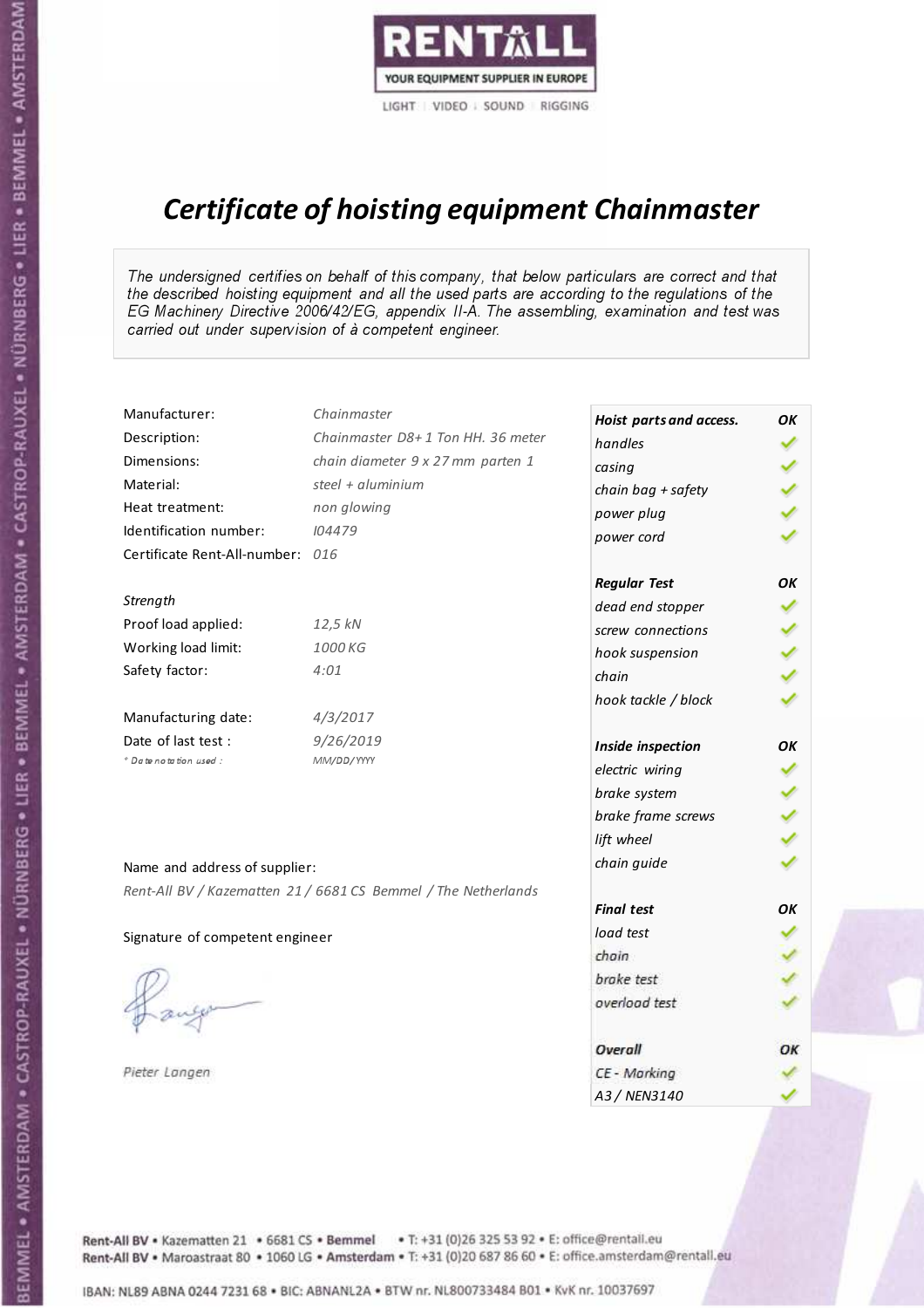

# Certificate of hoisting equipment Chainmaster

The undersigned certifies on behalf of this company, that below particulars are correct and that the described hoisting equipment and all the used parts are according to the regulations of the EG Machinery Directive 2006/42/EG, appendix II-A. The assembling, examination and test was carried out under supervision of à competent engineer.

| Manufacturer:                    | Chainmaster                                                    | Hoist parts and access. | OK  |
|----------------------------------|----------------------------------------------------------------|-------------------------|-----|
| Description:                     | Chainmaster D8+1 Ton HH, 36 meter                              | handles                 |     |
| Dimensions:                      | chain diameter 9 x 27 mm parten 1                              | casing                  |     |
| Material:                        | steel + $aluminim$                                             | chain bag + safety      |     |
| Heat treatment:                  | non glowing                                                    | power plug              |     |
| Identification number:           | 104480                                                         | power cord              |     |
| Certificate Rent-All-number: 017 |                                                                |                         |     |
|                                  |                                                                | <b>Regular Test</b>     | OK  |
| Strength                         |                                                                | dead end stopper        | ✔   |
| Proof load applied:              | 12,5 kN                                                        | screw connections       |     |
| Working load limit:              | 1000 KG                                                        | hook suspension         |     |
| Safety factor:                   | 4:01                                                           | chain                   | くくく |
|                                  |                                                                | hook tackle / block     |     |
| Manufacturing date:              | 4/3/2017                                                       |                         |     |
| Date of last test :              | 9/26/2019                                                      | Inside inspection       | ОΚ  |
| + Date notation used:            | MM/DD/YYYY                                                     | electric wiring         | ✓   |
|                                  |                                                                | brake system            |     |
|                                  |                                                                | brake frame screws      |     |
|                                  |                                                                | lift wheel              | くくく |
| Name and address of supplier:    |                                                                | chain guide             |     |
|                                  | Rent-All BV / Kazematten 21 / 6681 CS Bemmel / The Netherlands |                         |     |
|                                  |                                                                | <b>Final test</b>       | OK  |
| Signature of competent engineer  |                                                                | load test               |     |
|                                  |                                                                | chain                   |     |
|                                  |                                                                | brake test              |     |
|                                  |                                                                | overload test           |     |
|                                  |                                                                | Overall                 | OK  |
| Pieter Langen                    |                                                                | CE - Marking            |     |
|                                  |                                                                | A3 / NEN3140            |     |

Rent-All BV . Kazematten 21 . 6681 CS . Bemmel . T: +31 (0)26 325 53 92 . E: office@rentall.eu Rent-All BV · Maroastraat 80 · 1060 LG · Amsterdam · T: +31 (0)20 687 86 60 · E: office.amsterdam@rentall.eu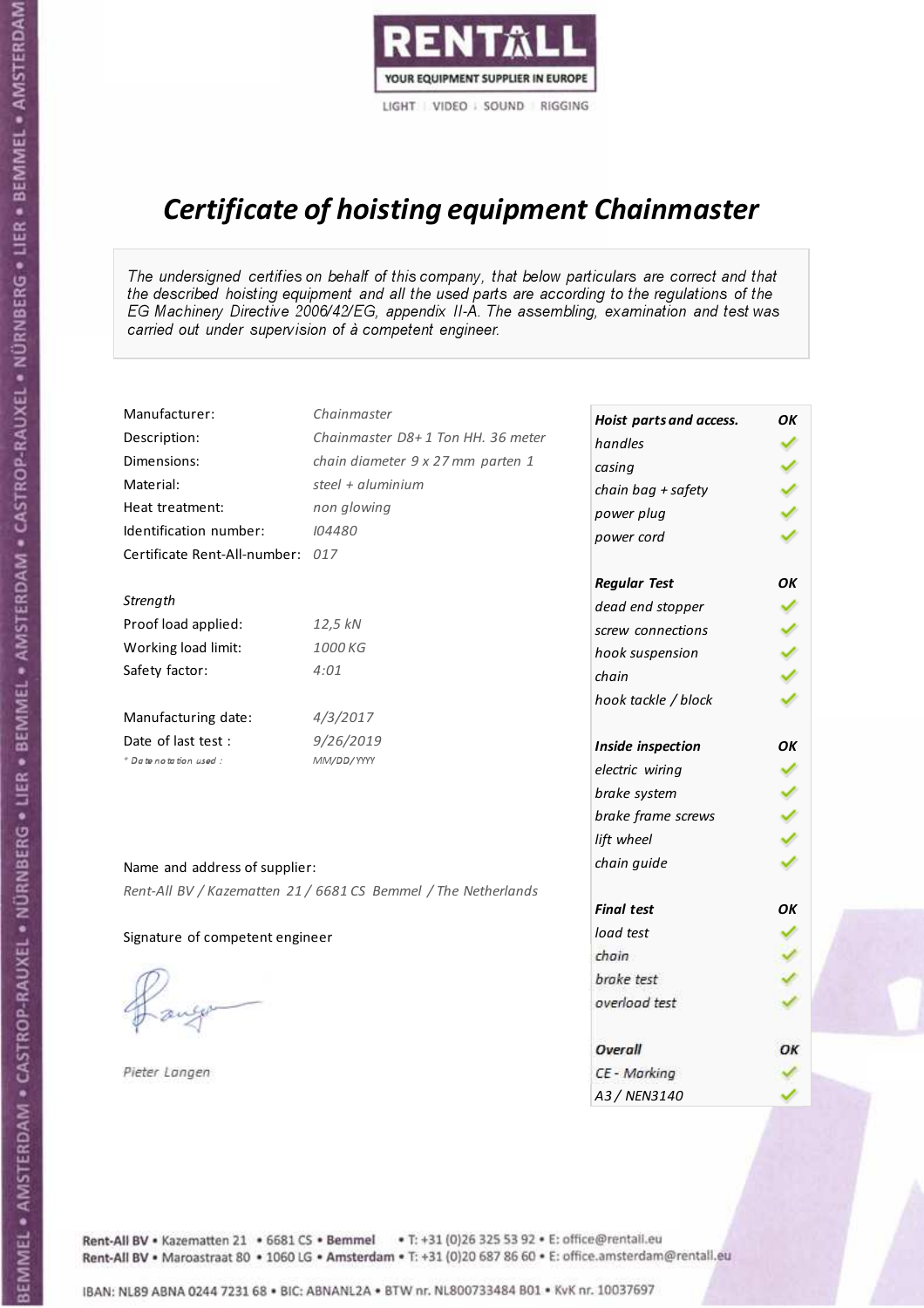

# Certificate of hoisting equipment Chainmaster

The undersigned certifies on behalf of this company, that below particulars are correct and that the described hoisting equipment and all the used parts are according to the regulations of the EG Machinery Directive 2006/42/EG, appendix II-A. The assembling, examination and test was carried out under supervision of à competent engineer.

| Manufacturer:                    | Chainmaster                                                    | Hoist parts and access. | OK  |
|----------------------------------|----------------------------------------------------------------|-------------------------|-----|
| Description:                     | Chainmaster D8+1 Ton HH, 36 meter                              | handles                 |     |
| Dimensions:                      | chain diameter 9 x 27 mm parten 1                              | casing                  |     |
| Material:                        | steel $+$ aluminium                                            | chain bag + safety      |     |
| Heat treatment:                  | non glowing                                                    | power plug              |     |
| Identification number:           | 104466                                                         | power cord              |     |
| Certificate Rent-All-number: 018 |                                                                |                         |     |
|                                  |                                                                | <b>Regular Test</b>     | ΟK  |
| Strength                         |                                                                | dead end stopper        | ✔   |
| Proof load applied:              | 12,5 kN                                                        | screw connections       |     |
| Working load limit:              | 1000 KG                                                        | hook suspension         |     |
| Safety factor:                   | 4:01                                                           | chain                   | くくく |
|                                  |                                                                | hook tackle / block     |     |
| Manufacturing date:              | 4/3/2017                                                       |                         |     |
| Date of last test :              | 6/26/2018                                                      | Inside inspection       | OΚ  |
| + Date notation used :           | MM/DD/YYYY                                                     | electric wiring         | ✔   |
|                                  |                                                                | brake system            |     |
|                                  |                                                                | brake frame screws      |     |
|                                  |                                                                | lift wheel              | くくく |
| Name and address of supplier:    |                                                                | chain guide             |     |
|                                  | Rent-All BV / Kazematten 21 / 6681 CS Bemmel / The Netherlands |                         |     |
|                                  |                                                                | <b>Final test</b>       | OK  |
| Signature of competent engineer  |                                                                | load test               |     |
|                                  |                                                                | chain                   |     |
|                                  |                                                                | brake test              |     |
|                                  |                                                                | overload test           |     |
|                                  |                                                                | Overall                 | ОК  |
| Pieter Langen                    |                                                                | CE - Marking            |     |
|                                  |                                                                | A3 / NEN3140            |     |

Rent-All BV . Kazematten 21 . 6681 CS . Bemmel . T: +31 (0)26 325 53 92 . E: office@rentall.eu Rent-All BV · Maroastraat 80 · 1060 LG · Amsterdam · T: +31 (0)20 687 86 60 · E: office.amsterdam@rentall.eu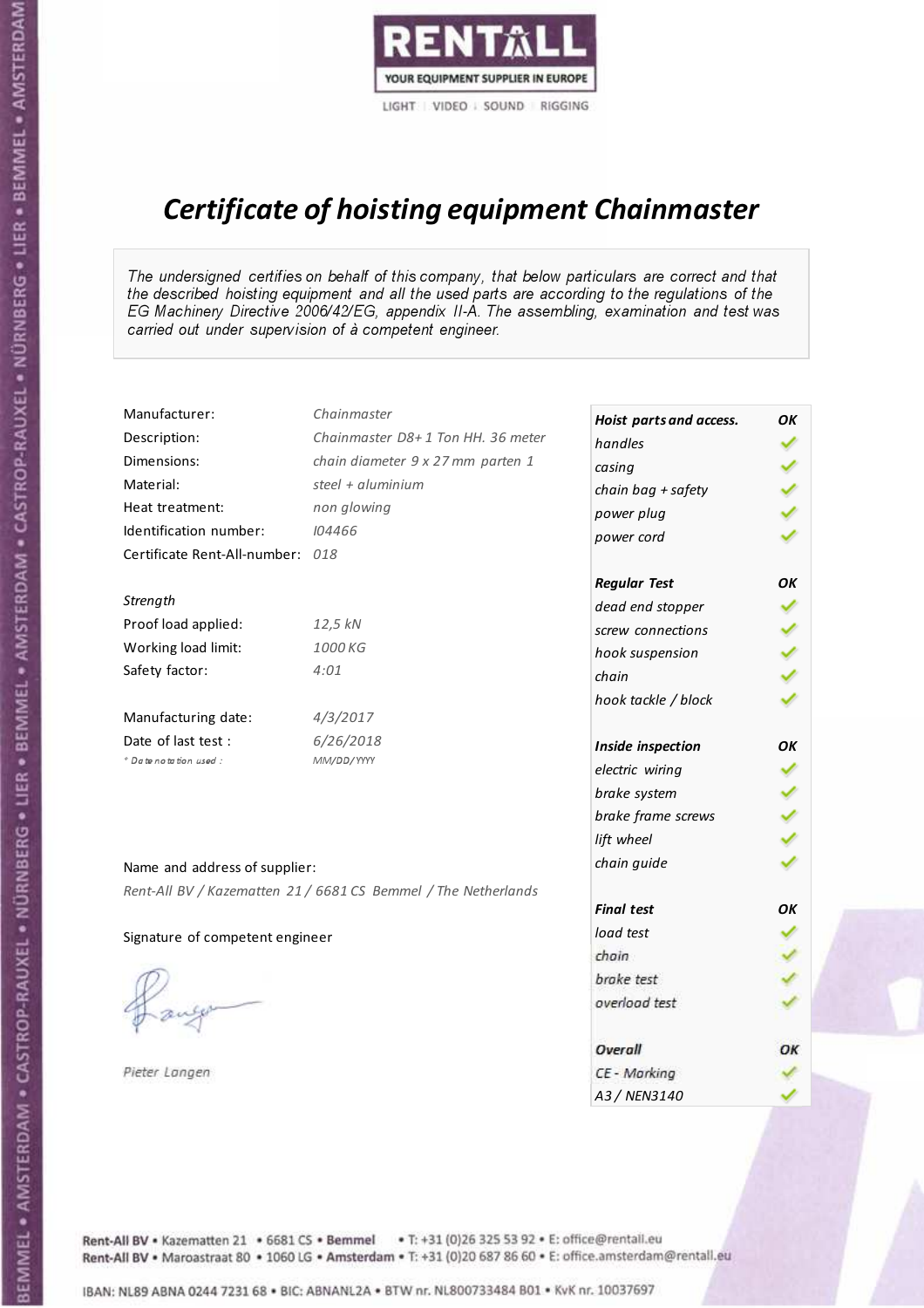

# Certificate of hoisting equipment Chainmaster

The undersigned certifies on behalf of this company, that below particulars are correct and that the described hoisting equipment and all the used parts are according to the regulations of the EG Machinery Directive 2006/42/EG, appendix II-A. The assembling, examination and test was carried out under supervision of à competent engineer.

| Manufacturer:                    | Chainmaster                                                    | Hoist parts and access. | OK  |
|----------------------------------|----------------------------------------------------------------|-------------------------|-----|
| Description:                     | Chainmaster D8+1 Ton HH, 36 meter                              | handles                 |     |
| Dimensions:                      | chain diameter 9 x 27 mm parten 1                              | casing                  |     |
| Material:                        | steel + $aluminim$                                             | chain bag + safety      |     |
| Heat treatment:                  | non glowing                                                    | power plug              |     |
| Identification number:           | 104457                                                         | power cord              |     |
| Certificate Rent-All-number: 019 |                                                                |                         |     |
|                                  |                                                                | <b>Regular Test</b>     | OK  |
| Strength                         |                                                                | dead end stopper        | ✔   |
| Proof load applied:              | 12,5 kN                                                        | screw connections       |     |
| Working load limit:              | 1000 KG                                                        | hook suspension         |     |
| Safety factor:                   | 4:01                                                           | chain                   | くくく |
|                                  |                                                                | hook tackle / block     |     |
| Manufacturing date:              | 4/3/2017                                                       |                         |     |
| Date of last test :              | 6/26/2018                                                      | Inside inspection       | ОΚ  |
| + Date notation used:            | MM/DD/YYYY                                                     | electric wiring         | ✓   |
|                                  |                                                                | brake system            |     |
|                                  |                                                                | brake frame screws      |     |
|                                  |                                                                | lift wheel              | くくく |
| Name and address of supplier:    |                                                                | chain guide             |     |
|                                  | Rent-All BV / Kazematten 21 / 6681 CS Bemmel / The Netherlands |                         |     |
|                                  |                                                                | <b>Final test</b>       | OK  |
| Signature of competent engineer  |                                                                | load test               |     |
|                                  |                                                                | chain                   |     |
|                                  |                                                                | brake test              |     |
|                                  |                                                                | overload test           |     |
|                                  |                                                                | Overall                 | OK  |
| Pieter Langen                    |                                                                | CE - Marking            |     |
|                                  |                                                                | A3 / NEN3140            |     |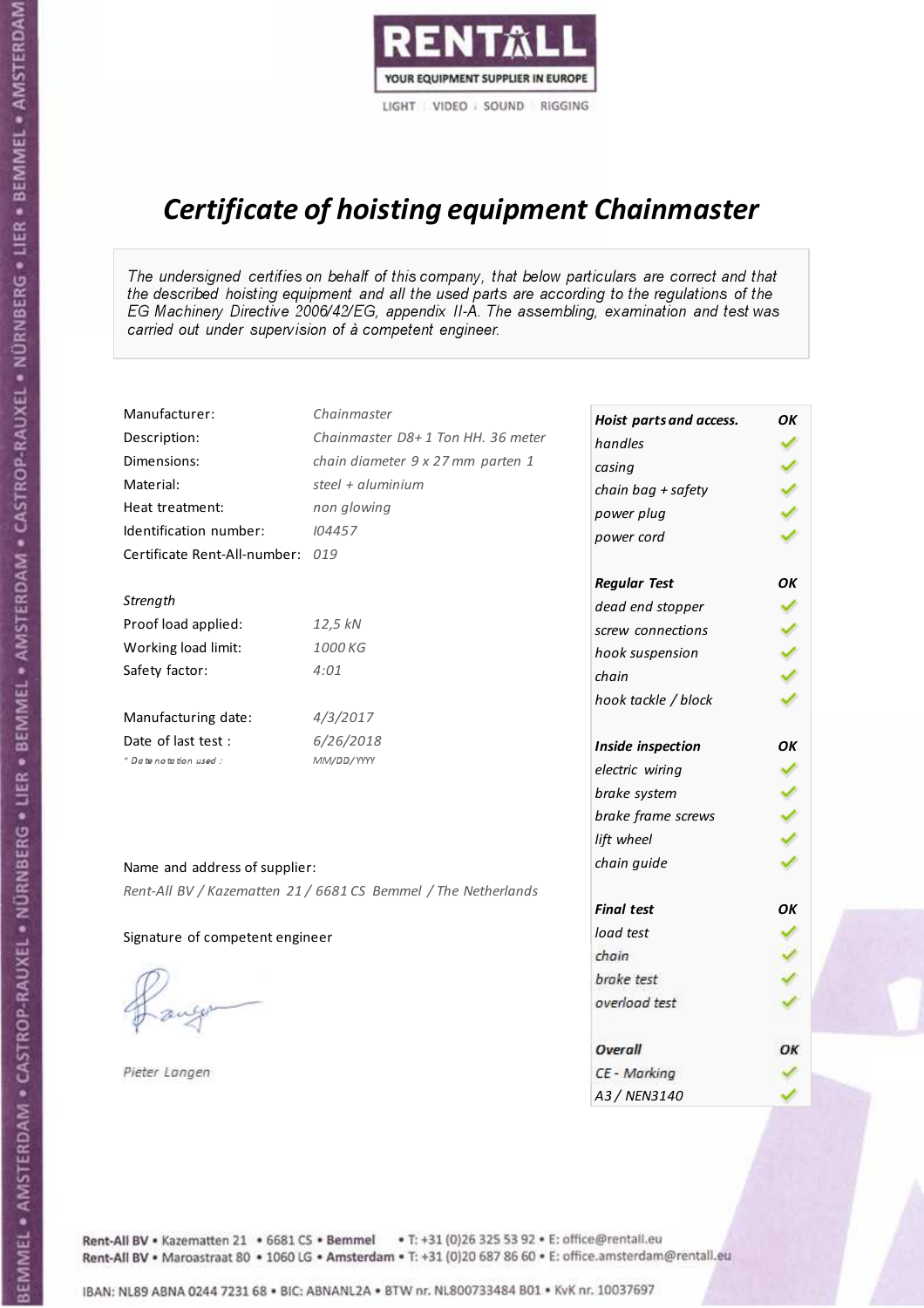

# Certificate of hoisting equipment Chainmaster

The undersigned certifies on behalf of this company, that below particulars are correct and that the described hoisting equipment and all the used parts are according to the regulations of the EG Machinery Directive 2006/42/EG, appendix II-A. The assembling, examination and test was carried out under supervision of à competent engineer.

| Manufacturer:                    | Chainmaster                                                    | Hoist parts and access. | OK  |
|----------------------------------|----------------------------------------------------------------|-------------------------|-----|
| Description:                     | Chainmaster D8+1 Ton HH, 36 meter                              | handles                 |     |
| Dimensions:                      | chain diameter 9 x 27 mm parten 1                              | casing                  |     |
| Material:                        | steel $+$ aluminium                                            | chain bag + safety      |     |
| Heat treatment:                  | non glowing                                                    | power plug              |     |
| Identification number:           | 104463                                                         | power cord              |     |
| Certificate Rent-All-number: 020 |                                                                |                         |     |
|                                  |                                                                | <b>Regular Test</b>     | ΟK  |
| Strength                         |                                                                | dead end stopper        | ✔   |
| Proof load applied:              | 12,5 kN                                                        | screw connections       |     |
| Working load limit:              | 1000 KG                                                        | hook suspension         |     |
| Safety factor:                   | 4:01                                                           | chain                   | くくく |
|                                  |                                                                | hook tackle / block     |     |
| Manufacturing date:              | 4/3/2017                                                       |                         |     |
| Date of last test :              | 6/25/2018                                                      | Inside inspection       | OΚ  |
| * Date notation used :           | MM/DD/YYYY                                                     | electric wiring         | ✔   |
|                                  |                                                                | brake system            |     |
|                                  |                                                                | brake frame screws      |     |
|                                  |                                                                | lift wheel              | くくく |
| Name and address of supplier:    |                                                                | chain guide             |     |
|                                  | Rent-All BV / Kazematten 21 / 6681 CS Bemmel / The Netherlands |                         |     |
|                                  |                                                                | <b>Final test</b>       | OK  |
| Signature of competent engineer  |                                                                | load test               |     |
|                                  |                                                                | chain                   |     |
|                                  |                                                                | brake test              |     |
|                                  |                                                                | overload test           |     |
|                                  |                                                                | Overall                 | ОК  |
| Pieter Langen                    |                                                                | CE - Marking            |     |
|                                  |                                                                | A3 / NEN3140            |     |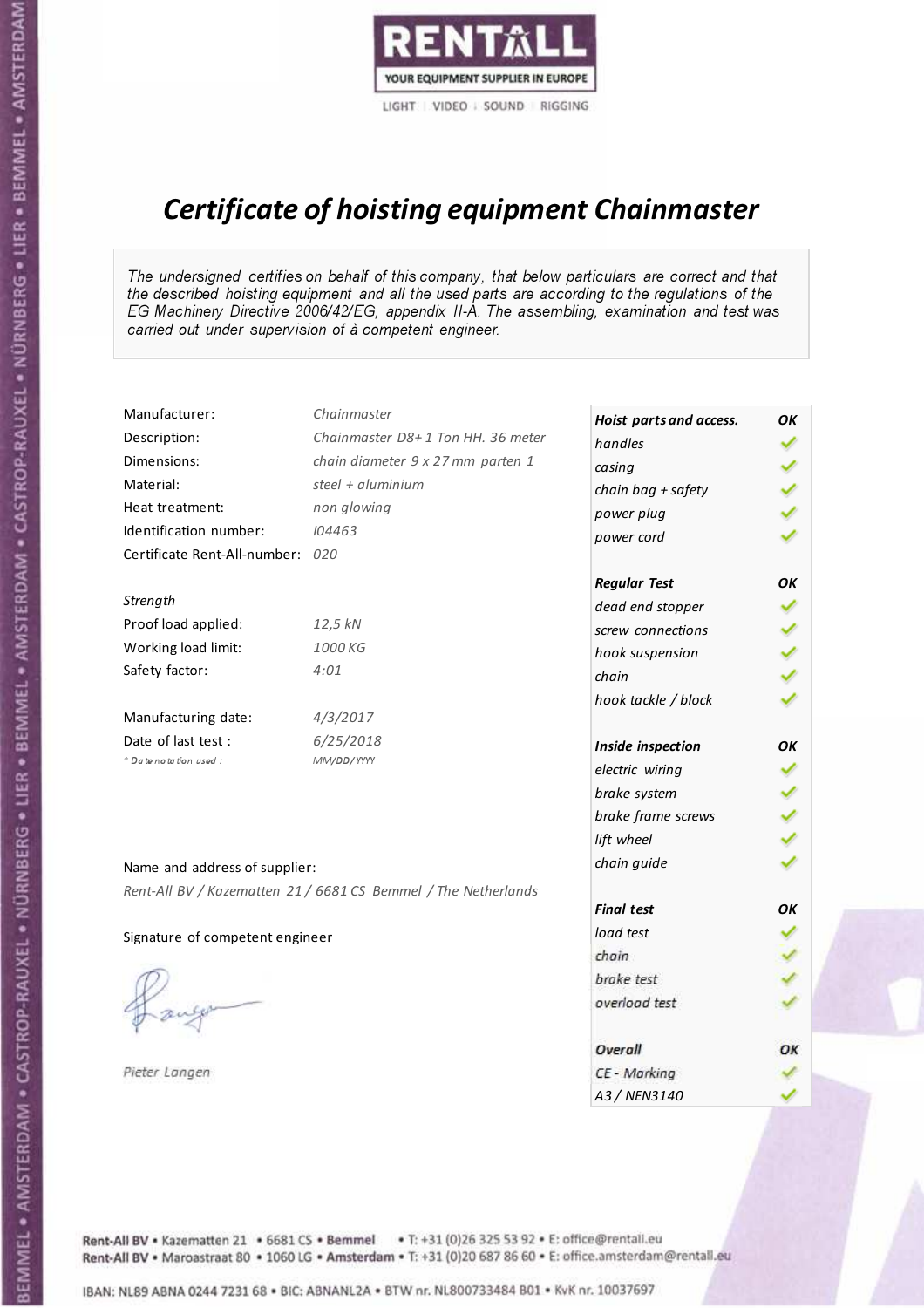

# Certificate of hoisting equipment Chainmaster

The undersigned certifies on behalf of this company, that below particulars are correct and that the described hoisting equipment and all the used parts are according to the regulations of the EG Machinery Directive 2006/42/EG, appendix II-A. The assembling, examination and test was carried out under supervision of à competent engineer.

| Manufacturer:                    | Chainmaster                                                    | Hoist parts and access. | OK  |
|----------------------------------|----------------------------------------------------------------|-------------------------|-----|
| Description:                     | Chainmaster D8+1 Ton HH, 36 meter                              | handles                 |     |
| Dimensions:                      | chain diameter 9 x 27 mm parten 1                              | casing                  |     |
| Material:                        | steel + $aluminim$                                             | chain bag $+$ safety    |     |
| Heat treatment:                  | non glowing                                                    | power plug              |     |
| Identification number:           | 104472                                                         | power cord              |     |
| Certificate Rent-All-number: 021 |                                                                |                         |     |
|                                  |                                                                | <b>Regular Test</b>     | OΚ  |
| Strength                         |                                                                | dead end stopper        |     |
| Proof load applied:              | 12,5 kN                                                        | screw connections       |     |
| Working load limit:              | 1000 KG                                                        | hook suspension         |     |
| Safety factor:                   | 4:01                                                           | chain                   | くくく |
|                                  |                                                                | hook tackle / block     |     |
| Manufacturing date:              | 4/3/2017                                                       |                         |     |
| Date of last test :              | 6/27/2018                                                      | Inside inspection       | ОΚ  |
| * Date notation used :           | MM/DD/YYYY                                                     | electric wiring         | ✔   |
|                                  |                                                                | brake system            |     |
|                                  |                                                                | brake frame screws      |     |
|                                  |                                                                | lift wheel              |     |
| Name and address of supplier:    |                                                                | chain guide             |     |
|                                  | Rent-All BV / Kazematten 21 / 6681 CS Bemmel / The Netherlands |                         |     |
|                                  |                                                                | <b>Final test</b>       | OΚ  |
| Signature of competent engineer  |                                                                | load test               |     |
|                                  |                                                                | chain                   |     |
|                                  |                                                                | brake test              |     |
|                                  |                                                                | overload test           |     |
|                                  |                                                                |                         |     |
|                                  |                                                                | Overall                 | OК  |
| Pieter Langen                    |                                                                | CE - Marking            |     |
|                                  |                                                                | A3 / NEN3140            |     |

Rent-All BV . Kazematten 21 . 6681 CS . Bemmel . T: +31 (0)26 325 53 92 . E: office@rentall.eu Rent-All BV · Maroastraat 80 · 1060 LG · Amsterdam · T: +31 (0)20 687 86 60 · E: office.amsterdam@rentall.eu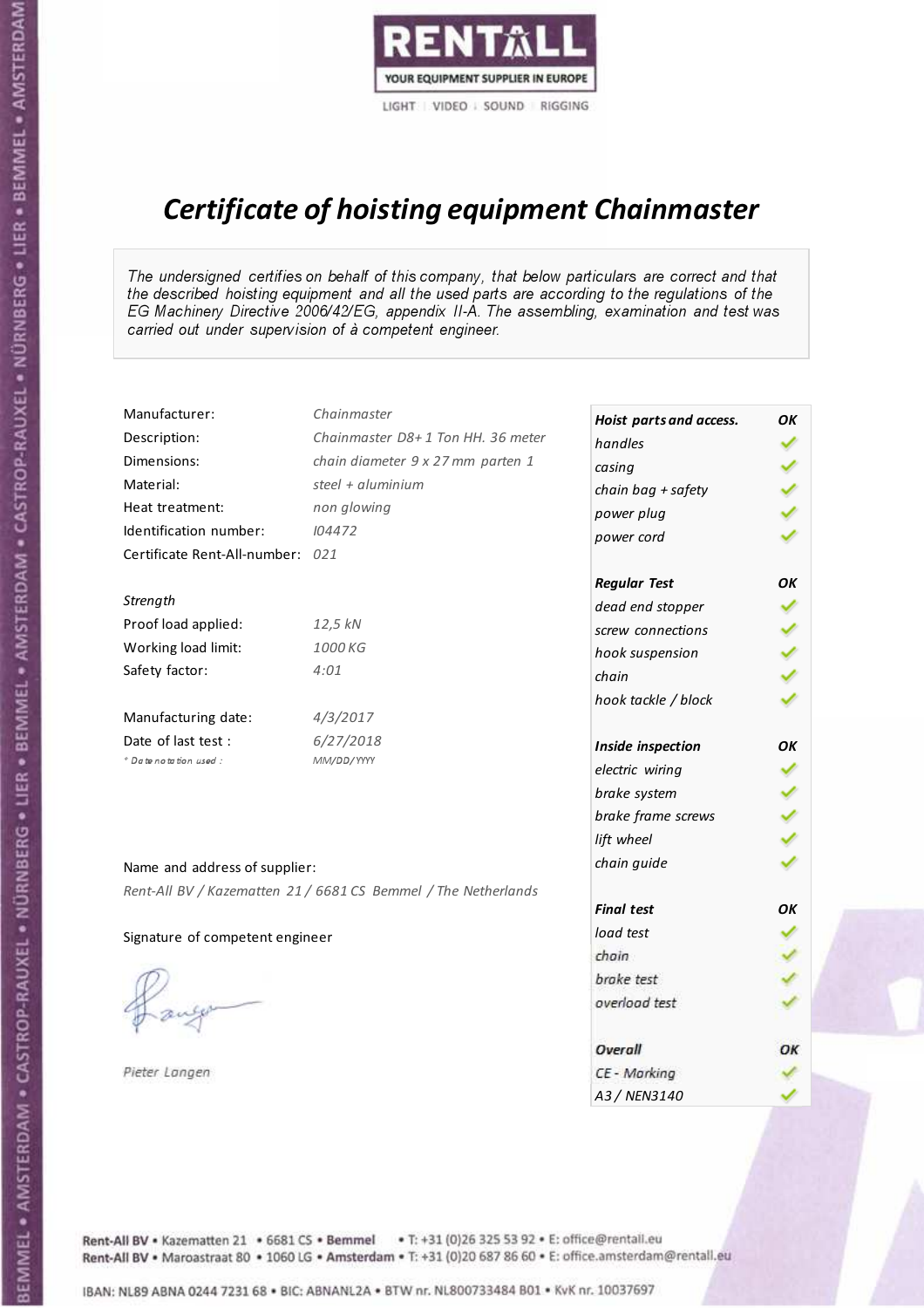

# Certificate of hoisting equipment Chainmaster

The undersigned certifies on behalf of this company, that below particulars are correct and that the described hoisting equipment and all the used parts are according to the regulations of the EG Machinery Directive 2006/42/EG, appendix II-A. The assembling, examination and test was carried out under supervision of à competent engineer.

| Manufacturer:                    | Chainmaster                                                    | Hoist parts and access. | OK  |
|----------------------------------|----------------------------------------------------------------|-------------------------|-----|
| Description:                     | Chainmaster D8+1 Ton HH. 36 meter                              | handles                 |     |
| Dimensions:                      | chain diameter 9 x 27 mm parten 1                              | casing                  |     |
| Material:                        | steel $+$ aluminium                                            | chain bag + safety      |     |
| Heat treatment:                  | non glowing                                                    | power plug              |     |
| Identification number:           | 104468                                                         | power cord              |     |
| Certificate Rent-All-number: 022 |                                                                |                         |     |
|                                  |                                                                | <b>Regular Test</b>     | OK  |
| Strength                         |                                                                | dead end stopper        |     |
| Proof load applied:              | 12,5 kN                                                        | screw connections       |     |
| Working load limit:              | 1000 KG                                                        | hook suspension         |     |
| Safety factor:                   | 4:01                                                           | chain                   | くくく |
|                                  |                                                                | hook tackle / block     |     |
| Manufacturing date:              | 4/3/2017                                                       |                         |     |
| Date of last test :              | 5/25/2018                                                      | Inside inspection       | ОΚ  |
| + Date notation used :           | MM/DD/YYYY                                                     | electric wiring         | ✔   |
|                                  |                                                                | brake system            |     |
|                                  |                                                                | brake frame screws      | くくく |
|                                  |                                                                | lift wheel              |     |
| Name and address of supplier:    |                                                                | chain guide             |     |
|                                  | Rent-All BV / Kazematten 21 / 6681 CS Bemmel / The Netherlands |                         |     |
|                                  |                                                                | <b>Final test</b>       | OK  |
| Signature of competent engineer  |                                                                | load test               |     |
|                                  |                                                                | chain                   |     |
|                                  |                                                                | brake test              |     |
|                                  |                                                                | overload test           |     |
|                                  |                                                                | Overall                 | OK  |
| Pieter Langen                    |                                                                | CE - Marking            |     |
|                                  |                                                                | A3 / NEN3140            |     |

Rent-All BV . Kazematten 21 . 6681 CS . Bemmel . T: +31 (0)26 325 53 92 . E: office@rentall.eu Rent-All BV · Maroastraat 80 · 1060 LG · Amsterdam · T: +31 (0)20 687 86 60 · E: office.amsterdam@rentall.eu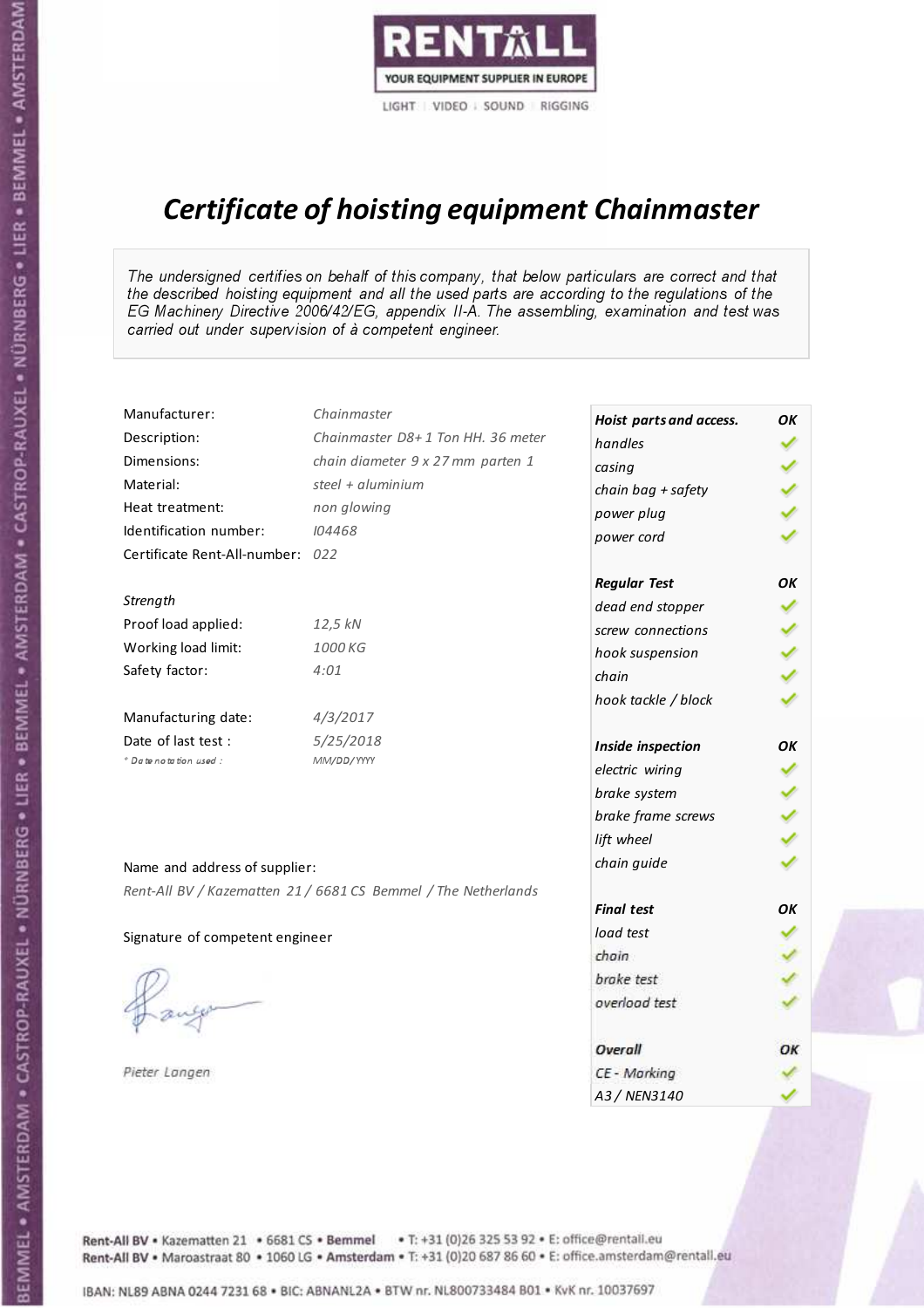

# Certificate of hoisting equipment Chainmaster

The undersigned certifies on behalf of this company, that below particulars are correct and that the described hoisting equipment and all the used parts are according to the regulations of the EG Machinery Directive 2006/42/EG, appendix II-A. The assembling, examination and test was carried out under supervision of à competent engineer.

| Manufacturer:                    | Chainmaster                                                    | Hoist parts and access. | OK  |
|----------------------------------|----------------------------------------------------------------|-------------------------|-----|
| Description:                     | Chainmaster D8+1 Ton HH, 36 meter                              | handles                 |     |
| Dimensions:                      | chain diameter 9 x 27 mm parten 1                              | casing                  |     |
| Material:                        | steel $+$ aluminium                                            | chain bag + safety      |     |
| Heat treatment:                  | non glowing                                                    | power plug              |     |
| Identification number:           | 104476                                                         | power cord              |     |
| Certificate Rent-All-number: 023 |                                                                |                         |     |
|                                  |                                                                | <b>Regular Test</b>     | ΟK  |
| Strength                         |                                                                | dead end stopper        | ✔   |
| Proof load applied:              | 12,5 kN                                                        | screw connections       |     |
| Working load limit:              | 1000 KG                                                        | hook suspension         |     |
| Safety factor:                   | 4:01                                                           | chain                   | くくく |
|                                  |                                                                | hook tackle / block     |     |
| Manufacturing date:              | 4/3/2017                                                       |                         |     |
| Date of last test :              | 5/18/2018                                                      | Inside inspection       | OΚ  |
| + Date notation used :           | MM/DD/YYYY                                                     | electric wiring         | ✔   |
|                                  |                                                                | brake system            |     |
|                                  |                                                                | brake frame screws      |     |
|                                  |                                                                | lift wheel              | くくく |
| Name and address of supplier:    |                                                                | chain guide             |     |
|                                  | Rent-All BV / Kazematten 21 / 6681 CS Bemmel / The Netherlands |                         |     |
|                                  |                                                                | <b>Final test</b>       | OK  |
| Signature of competent engineer  |                                                                | load test               |     |
|                                  |                                                                | chain                   |     |
|                                  |                                                                | brake test              |     |
|                                  |                                                                | overload test           |     |
|                                  |                                                                | Overall                 | ОК  |
| Pieter Langen                    |                                                                | CE - Marking            |     |
|                                  |                                                                | A3 / NEN3140            |     |

Rent-All BV . Kazematten 21 . 6681 CS . Bemmel . T: +31 (0)26 325 53 92 . E: office@rentall.eu Rent-All BV · Maroastraat 80 · 1060 LG · Amsterdam · T: +31 (0)20 687 86 60 · E: office.amsterdam@rentall.eu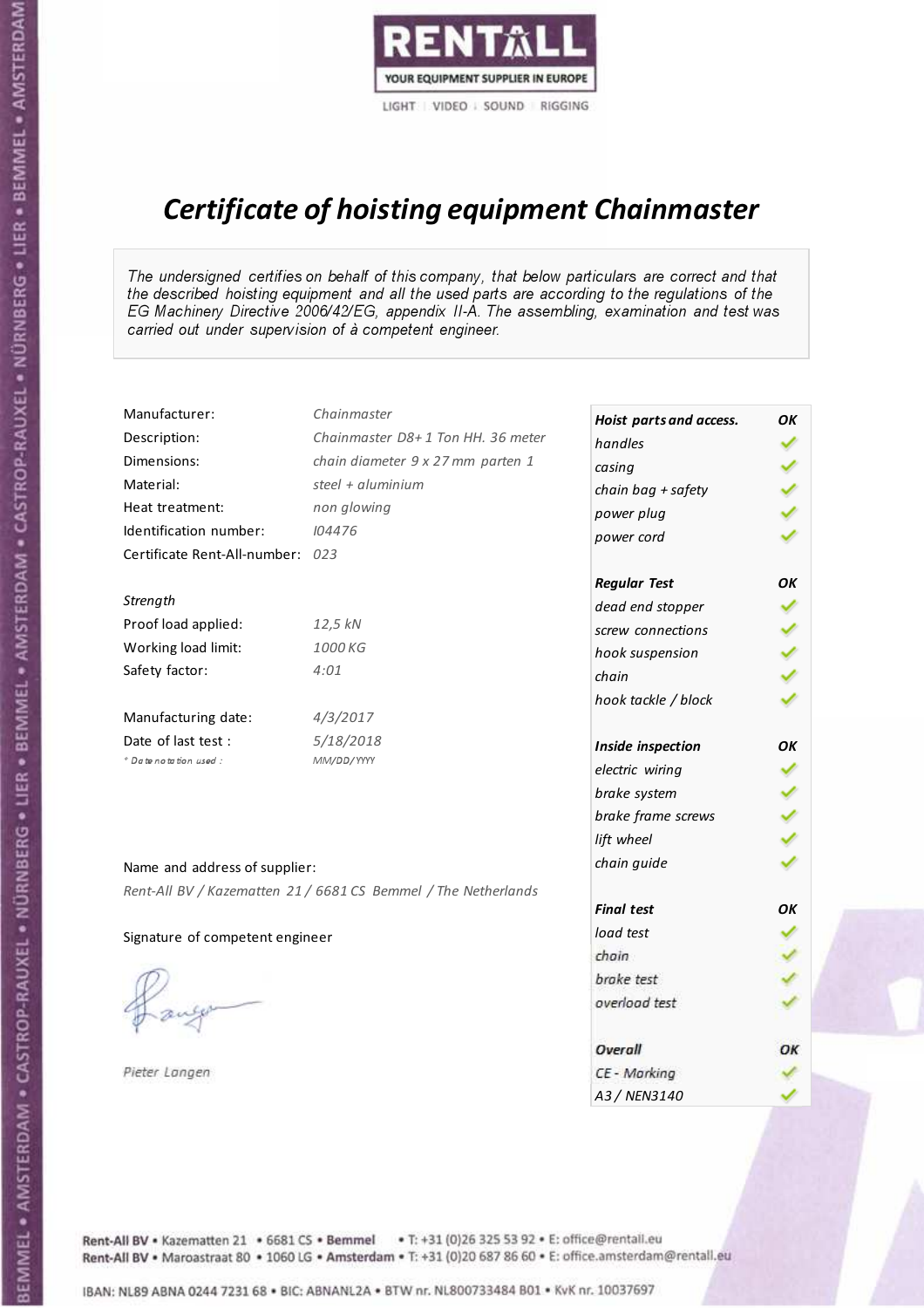

# Certificate of hoisting equipment Chainmaster

The undersigned certifies on behalf of this company, that below particulars are correct and that the described hoisting equipment and all the used parts are according to the regulations of the EG Machinery Directive 2006/42/EG, appendix II-A. The assembling, examination and test was carried out under supervision of à competent engineer.

| Manufacturer:                    | Chainmaster                                                    | Hoist parts and access. | OK  |
|----------------------------------|----------------------------------------------------------------|-------------------------|-----|
| Description:                     | Chainmaster D8+1 Ton HH. 36 meter                              | handles                 |     |
| Dimensions:                      | chain diameter 9 x 27 mm parten 1                              | casing                  |     |
| Material:                        | steel + aluminium                                              | chain bag + safety      |     |
| Heat treatment:                  | non glowing                                                    | power plug              |     |
| Identification number:           | 104473                                                         | power cord              |     |
| Certificate Rent-All-number: 024 |                                                                |                         |     |
|                                  |                                                                | <b>Regular Test</b>     | OK  |
| Strength                         |                                                                | dead end stopper        | ✔   |
| Proof load applied:              | 12,5 kN                                                        | screw connections       |     |
| Working load limit:              | 1000 KG                                                        | hook suspension         |     |
| Safety factor:                   | 4:01                                                           | chain                   | くくく |
|                                  |                                                                | hook tackle / block     |     |
| Manufacturing date:              | 4/3/2017                                                       |                         |     |
| Date of last test :              | 6/27/2018                                                      | Inside inspection       | ОΚ  |
| * Date notation used :           | MM/DD/YYYY                                                     | electric wiring         | ✓   |
|                                  |                                                                | brake system            | ✔   |
|                                  |                                                                | brake frame screws      |     |
|                                  |                                                                | lift wheel              |     |
| Name and address of supplier:    |                                                                | chain guide             |     |
|                                  | Rent-All BV / Kazematten 21 / 6681 CS Bemmel / The Netherlands |                         |     |
|                                  |                                                                | <b>Final test</b>       | OK  |
| Signature of competent engineer  |                                                                | load test               |     |
|                                  |                                                                | chain                   |     |
|                                  |                                                                | brake test              |     |
|                                  |                                                                | overload test           |     |
|                                  |                                                                | Overall                 | ОК  |
| Pieter Langen                    |                                                                | CE - Marking            |     |
|                                  |                                                                | A3 / NEN3140            |     |

Rent-All BV . Kazematten 21 . 6681 CS . Bemmel . T: +31 (0)26 325 53 92 . E: office@rentall.eu Rent-All BV · Maroastraat 80 · 1060 LG · Amsterdam · T: +31 (0)20 687 86 60 · E: office.amsterdam@rentall.eu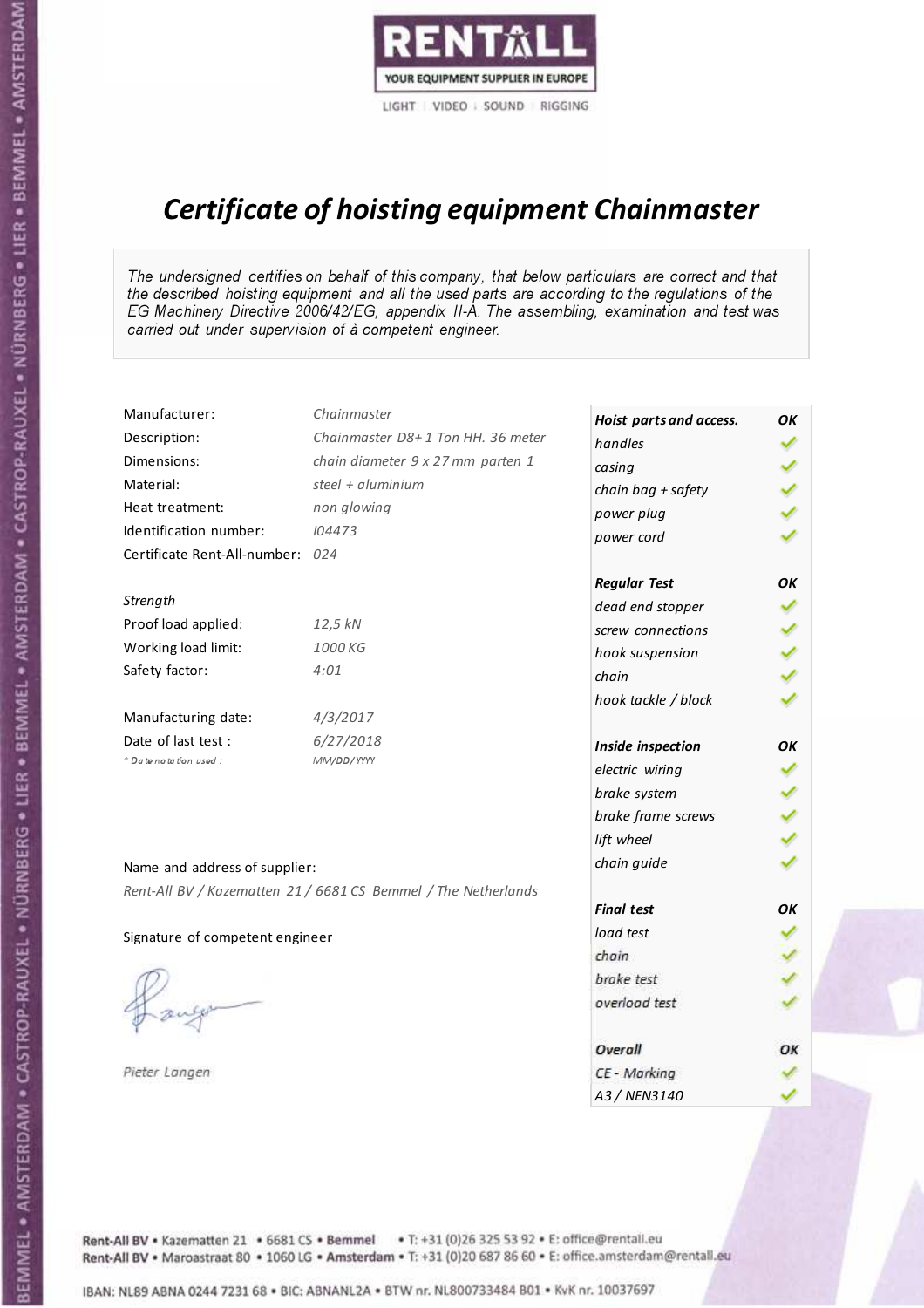

# Certificate of hoisting equipment Chainmaster

The undersigned certifies on behalf of this company, that below particulars are correct and that the described hoisting equipment and all the used parts are according to the regulations of the EG Machinery Directive 2006/42/EG, appendix II-A. The assembling, examination and test was carried out under supervision of à competent engineer.

| Manufacturer:                    | Chainmaster                                                    | Hoist parts and access. | OK  |
|----------------------------------|----------------------------------------------------------------|-------------------------|-----|
| Description:                     | Chainmaster D8+1 Ton HH. 36 meter                              | handles                 |     |
| Dimensions:                      | chain diameter 9 x 27 mm parten 1                              | casing                  |     |
| Material:                        | steel $+$ aluminium                                            | chain bag + safety      |     |
| Heat treatment:                  | non glowing                                                    | power plug              |     |
| Identification number:           | 104451                                                         | power cord              |     |
| Certificate Rent-All-number: 025 |                                                                |                         |     |
|                                  |                                                                | <b>Regular Test</b>     | ОΚ  |
| Strength                         |                                                                | dead end stopper        | ✔   |
| Proof load applied:              | 12,5 kN                                                        | screw connections       |     |
| Working load limit:              | 1000 KG                                                        | hook suspension         |     |
| Safety factor:                   | 4:01                                                           | chain                   | くくく |
|                                  |                                                                | hook tackle / block     |     |
| Manufacturing date:              | 4/3/2017                                                       |                         |     |
| Date of last test :              | 9/26/2019                                                      | Inside inspection       | ОΚ  |
| * Date notation used :           | MM/DD/YYYY                                                     | electric wiring         |     |
|                                  |                                                                | brake system            | ✔   |
|                                  |                                                                | brake frame screws      |     |
|                                  |                                                                | lift wheel              |     |
| Name and address of supplier:    |                                                                | chain guide             |     |
|                                  | Rent-All BV / Kazematten 21 / 6681 CS Bemmel / The Netherlands |                         |     |
|                                  |                                                                | <b>Final test</b>       | OK  |
| Signature of competent engineer  |                                                                | load test               |     |
|                                  |                                                                | chain                   |     |
|                                  |                                                                | brake test              |     |
|                                  |                                                                | overload test           |     |
|                                  |                                                                | Overall                 | OК  |
| Pieter Langen                    |                                                                | CE - Marking            |     |
|                                  |                                                                | A3 / NEN3140            |     |

Rent-All BV . Kazematten 21 . 6681 CS . Bemmel . T: +31 (0)26 325 53 92 . E: office@rentall.eu Rent-All BV · Maroastraat 80 · 1060 LG · Amsterdam · T: +31 (0)20 687 86 60 · E: office.amsterdam@rentall.eu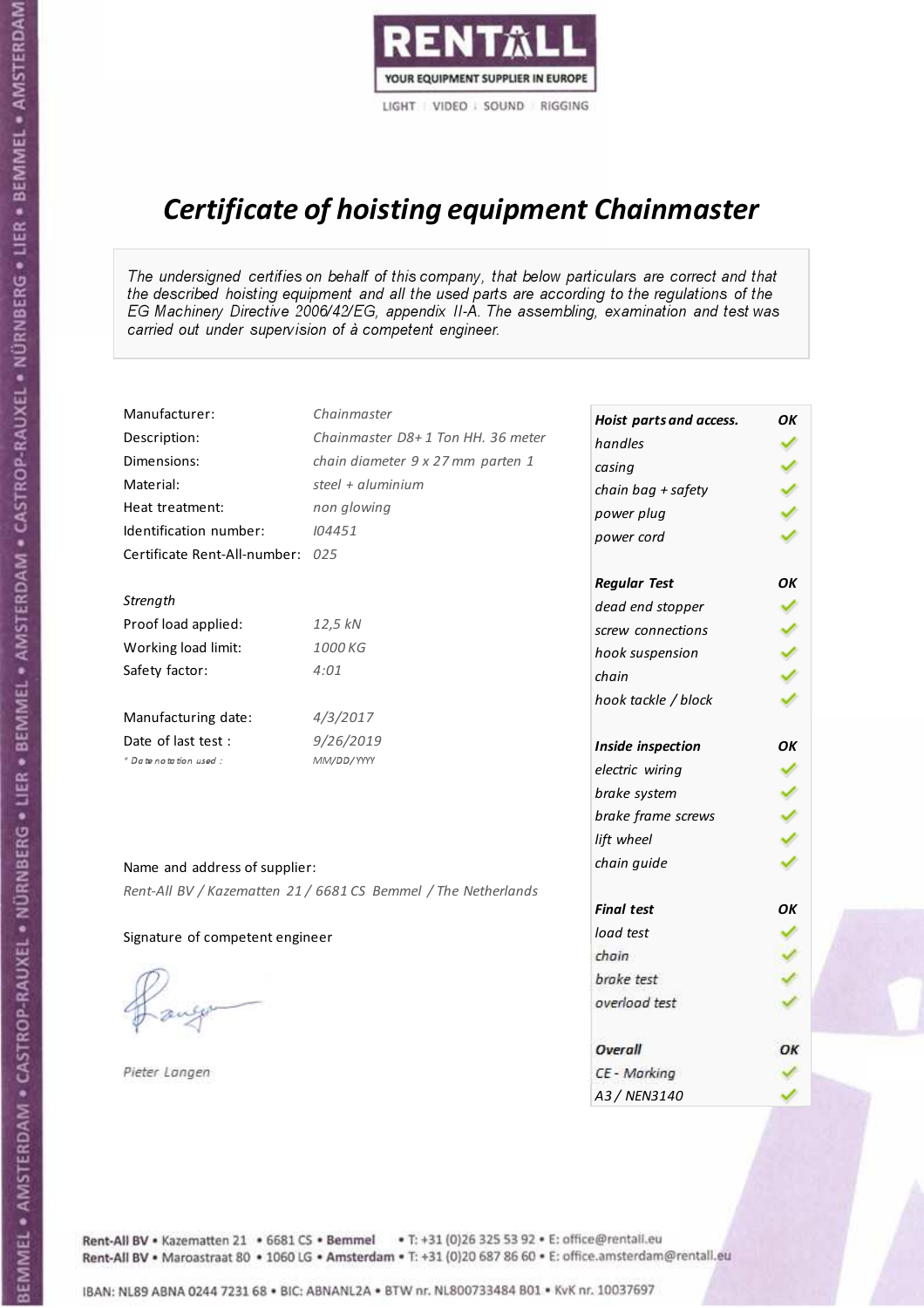

# Certificate of hoisting equipment Chainmaster

The undersigned certifies on behalf of this company, that below particulars are correct and that the described hoisting equipment and all the used parts are according to the regulations of the EG Machinery Directive 2006/42/EG, appendix II-A. The assembling, examination and test was carried out under supervision of à competent engineer.

| Manufacturer:                    | Chainmaster                                                    | Hoist parts and access. | OK  |
|----------------------------------|----------------------------------------------------------------|-------------------------|-----|
| Description:                     | Chainmaster D8+1 Ton HH. 36 meter                              | handles                 |     |
| Dimensions:                      | chain diameter 9 x 27 mm parten 1                              | casing                  |     |
| Material:                        | steel $+$ aluminium                                            | chain bag + safety      |     |
| Heat treatment:                  | non glowing                                                    | power plug              |     |
| Identification number:           | 104460                                                         | power cord              |     |
| Certificate Rent-All-number: 026 |                                                                |                         |     |
|                                  |                                                                | <b>Regular Test</b>     | ОΚ  |
| Strength                         |                                                                | dead end stopper        | ✔   |
| Proof load applied:              | 12,5 kN                                                        | screw connections       |     |
| Working load limit:              | 1000 KG                                                        | hook suspension         |     |
| Safety factor:                   | 4:01                                                           | chain                   | くくく |
|                                  |                                                                | hook tackle / block     |     |
| Manufacturing date:              | 4/3/2017                                                       |                         |     |
| Date of last test :              | 9/26/2019                                                      | Inside inspection       | ОΚ  |
| * Date notation used :           | MM/DD/YYYY                                                     | electric wiring         |     |
|                                  |                                                                | brake system            | ✔   |
|                                  |                                                                | brake frame screws      |     |
|                                  |                                                                | lift wheel              |     |
| Name and address of supplier:    |                                                                | chain guide             |     |
|                                  | Rent-All BV / Kazematten 21 / 6681 CS Bemmel / The Netherlands |                         |     |
|                                  |                                                                | <b>Final test</b>       | OK  |
| Signature of competent engineer  |                                                                | load test               |     |
|                                  |                                                                | chain                   |     |
|                                  |                                                                | brake test              |     |
|                                  |                                                                | overload test           |     |
|                                  |                                                                | Overall                 | OК  |
| Pieter Langen                    |                                                                | CE - Marking            |     |
|                                  |                                                                | A3 / NEN3140            |     |

Rent-All BV . Kazematten 21 . 6681 CS . Bemmel . T: +31 (0)26 325 53 92 . E: office@rentall.eu Rent-All BV · Maroastraat 80 · 1060 LG · Amsterdam · T: +31 (0)20 687 86 60 · E: office.amsterdam@rentall.eu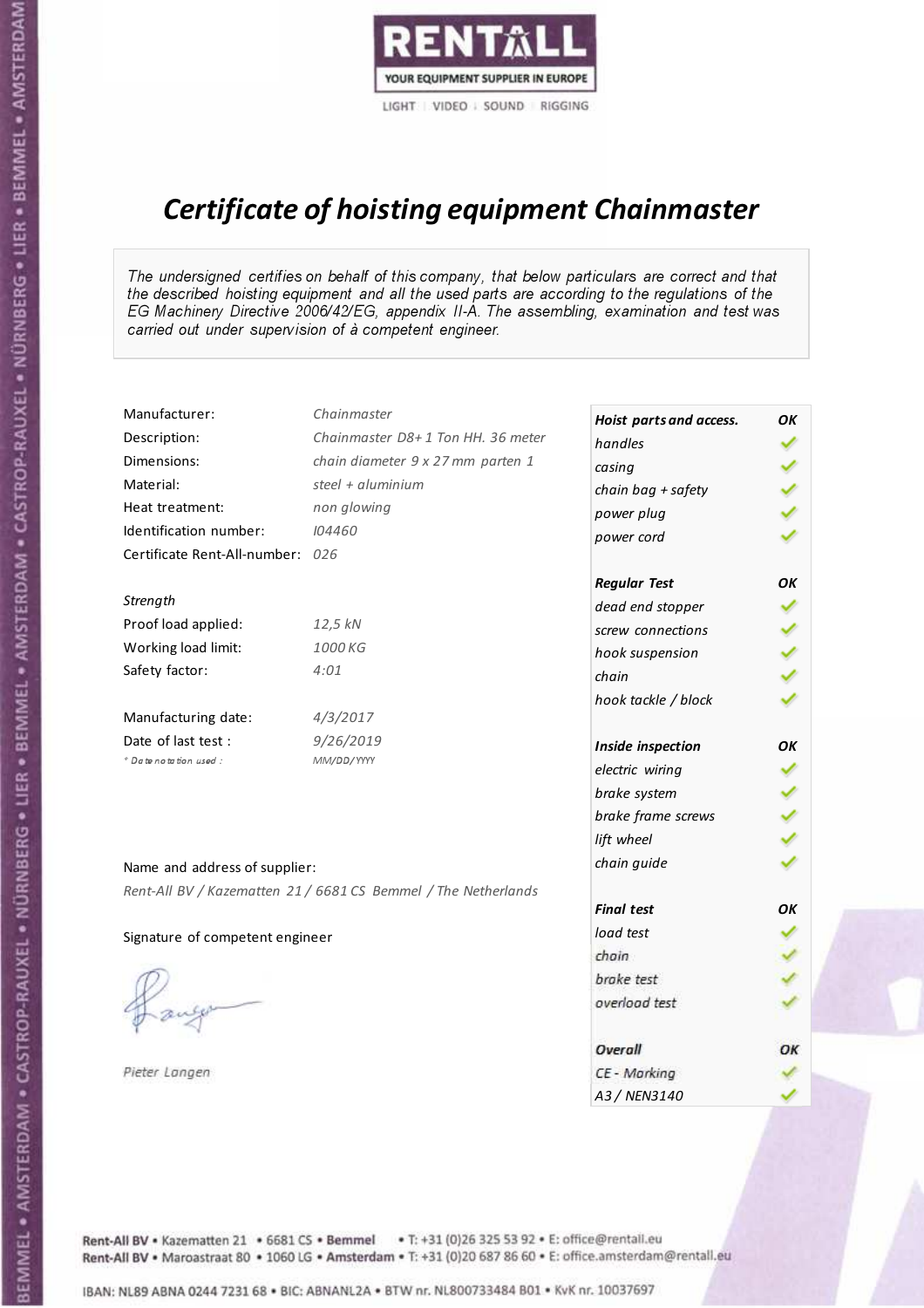

# Certificate of hoisting equipment Chainmaster

The undersigned certifies on behalf of this company, that below particulars are correct and that the described hoisting equipment and all the used parts are according to the regulations of the EG Machinery Directive 2006/42/EG, appendix II-A. The assembling, examination and test was carried out under supervision of à competent engineer.

| Manufacturer:                    | Chainmaster                                                    | Hoist parts and access. | OK  |
|----------------------------------|----------------------------------------------------------------|-------------------------|-----|
| Description:                     | Chainmaster D8+1 Ton HH, 36 meter                              | handles                 |     |
| Dimensions:                      | chain diameter 9 x 27 mm parten 1                              | casing                  |     |
| Material:                        | steel + $aluminim$                                             | chain bag + safety      |     |
| Heat treatment:                  | non glowing                                                    | power plug              |     |
| Identification number:           | 104454                                                         | power cord              |     |
| Certificate Rent-All-number: 027 |                                                                |                         |     |
|                                  |                                                                | <b>Regular Test</b>     | OK  |
| Strength                         |                                                                | dead end stopper        | ✔   |
| Proof load applied:              | 12,5 kN                                                        | screw connections       |     |
| Working load limit:              | 1000 KG                                                        | hook suspension         |     |
| Safety factor:                   | 4:01                                                           | chain                   | くくく |
|                                  |                                                                | hook tackle / block     |     |
| Manufacturing date:              | 4/3/2017                                                       |                         |     |
| Date of last test :              | 9/26/2019                                                      | Inside inspection       | ОΚ  |
| + Date notation used:            | MM/DD/YYYY                                                     | electric wiring         | ✓   |
|                                  |                                                                | brake system            | ✔   |
|                                  |                                                                | brake frame screws      |     |
|                                  |                                                                | lift wheel              |     |
| Name and address of supplier:    |                                                                | chain guide             |     |
|                                  | Rent-All BV / Kazematten 21 / 6681 CS Bemmel / The Netherlands |                         |     |
|                                  |                                                                | <b>Final test</b>       | OK  |
| Signature of competent engineer  |                                                                | load test               |     |
|                                  |                                                                | chain                   |     |
|                                  |                                                                | brake test              |     |
|                                  |                                                                | overload test           |     |
|                                  |                                                                | Overall                 | ОК  |
| Pieter Langen                    |                                                                | CE - Marking            |     |
|                                  |                                                                | A3 / NEN3140            |     |

Rent-All BV . Kazematten 21 . 6681 CS . Bemmel . T: +31 (0)26 325 53 92 . E: office@rentall.eu Rent-All BV · Maroastraat 80 · 1060 LG · Amsterdam · T: +31 (0)20 687 86 60 · E: office.amsterdam@rentall.eu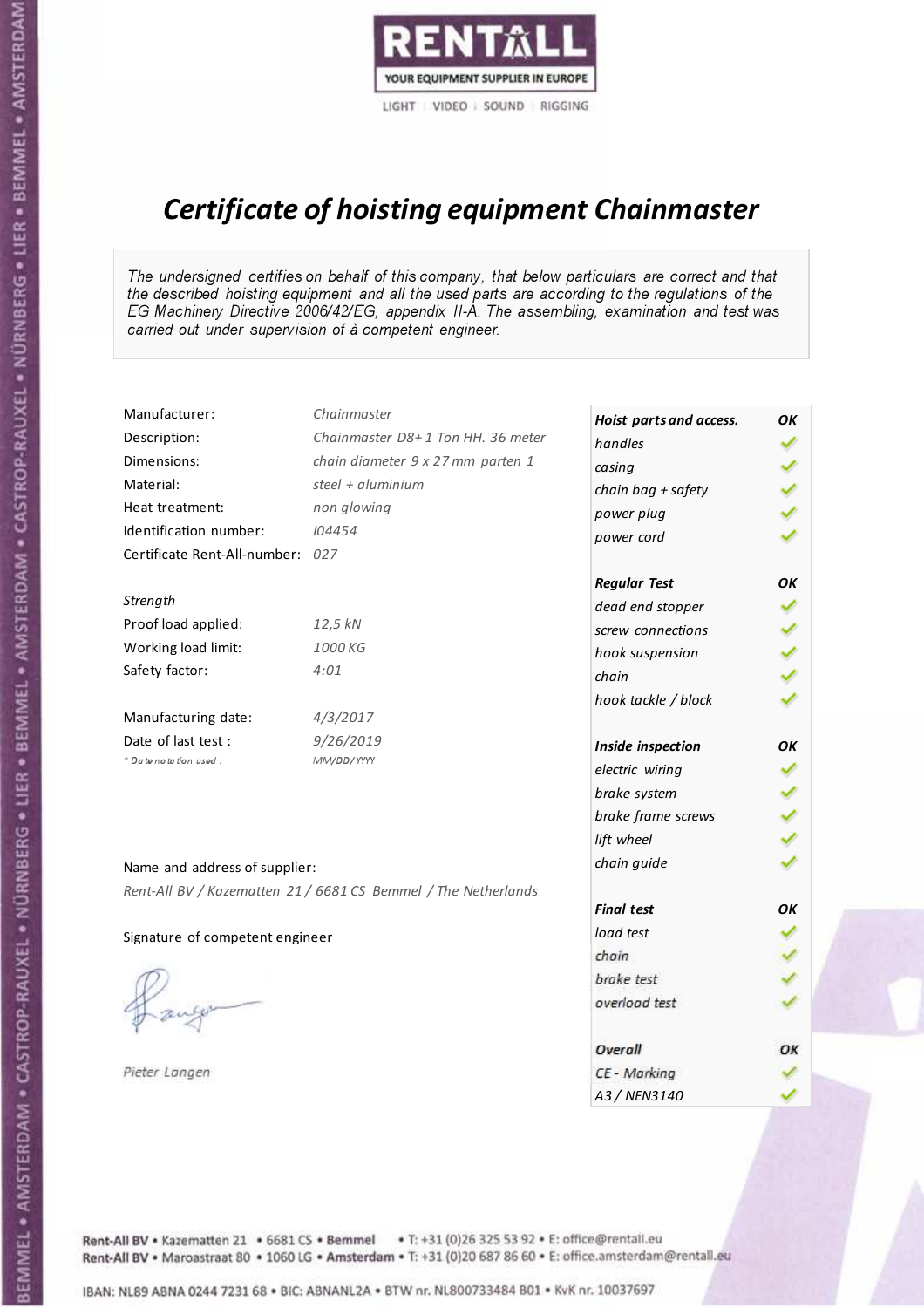

# Certificate of hoisting equipment Chainmaster

The undersigned certifies on behalf of this company, that below particulars are correct and that the described hoisting equipment and all the used parts are according to the regulations of the EG Machinery Directive 2006/42/EG, appendix II-A. The assembling, examination and test was carried out under supervision of à competent engineer.

| Manufacturer:                    | Chainmaster                                                    | Hoist parts and access. | OK  |
|----------------------------------|----------------------------------------------------------------|-------------------------|-----|
| Description:                     | Chainmaster D8+1 Ton HH. 36 meter                              | handles                 |     |
| Dimensions:                      | chain diameter 9 x 27 mm parten 1                              | casing                  |     |
| Material:                        | steel $+$ aluminium                                            | chain bag + safety      |     |
| Heat treatment:                  | non glowing                                                    | power plug              |     |
| Identification number:           | 104470                                                         | power cord              |     |
| Certificate Rent-All-number: 028 |                                                                |                         |     |
|                                  |                                                                | <b>Regular Test</b>     | OK  |
| Strength                         |                                                                | dead end stopper        | ✔   |
| Proof load applied:              | 12,5 kN                                                        | screw connections       |     |
| Working load limit:              | 1000 KG                                                        | hook suspension         |     |
| Safety factor:                   | 4:01                                                           | chain                   | くくく |
|                                  |                                                                | hook tackle / block     |     |
| Manufacturing date:              | 4/3/2017                                                       |                         |     |
| Date of last test :              | 9/26/2019                                                      | Inside inspection       | OK  |
| * Date notation used :           | MM/DD/YYYY                                                     | electric wiring         |     |
|                                  |                                                                | brake system            | ✔   |
|                                  |                                                                | brake frame screws      |     |
|                                  |                                                                | lift wheel              |     |
| Name and address of supplier:    |                                                                | chain guide             |     |
|                                  | Rent-All BV / Kazematten 21 / 6681 CS Bemmel / The Netherlands |                         |     |
|                                  |                                                                | <b>Final test</b>       | OK  |
| Signature of competent engineer  |                                                                | load test               |     |
|                                  |                                                                | chain                   |     |
|                                  |                                                                | brake test              |     |
|                                  |                                                                | overload test           |     |
|                                  |                                                                | Overall                 | OK  |
| Pieter Langen                    |                                                                | CE - Marking            |     |
|                                  |                                                                | A3 / NEN3140            |     |

Rent-All BV . Kazematten 21 . 6681 CS . Bemmel . T: +31 (0)26 325 53 92 . E: office@rentall.eu Rent-All BV · Maroastraat 80 · 1060 LG · Amsterdam · T: +31 (0)20 687 86 60 · E: office.amsterdam@rentall.eu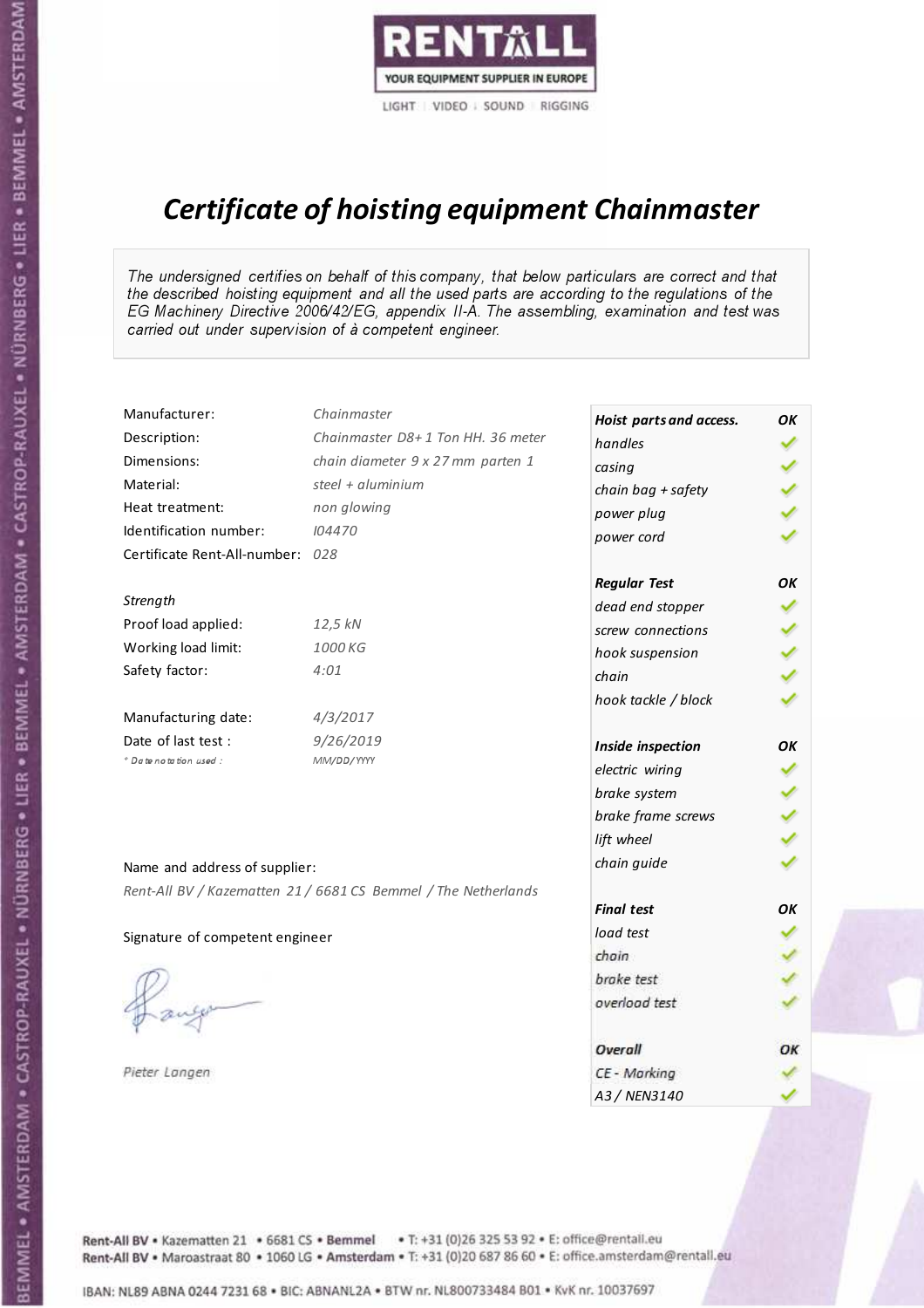

# Certificate of hoisting equipment Chainmaster

The undersigned certifies on behalf of this company, that below particulars are correct and that the described hoisting equipment and all the used parts are according to the regulations of the EG Machinery Directive 2006/42/EG, appendix II-A. The assembling, examination and test was carried out under supervision of à competent engineer.

| Manufacturer:                    | Chainmaster                                                    | Hoist parts and access. | OK  |
|----------------------------------|----------------------------------------------------------------|-------------------------|-----|
| Description:                     | Chainmaster D8+1 Ton HH. 36 meter                              | handles                 |     |
| Dimensions:                      | chain diameter 9 x 27 mm parten 1                              | casing                  |     |
| Material:                        | steel $+$ aluminium                                            | chain bag + safety      |     |
| Heat treatment:                  | non glowing                                                    | power plug              |     |
| Identification number:           | 104464                                                         | power cord              |     |
| Certificate Rent-All-number: 029 |                                                                |                         |     |
|                                  |                                                                | <b>Regular Test</b>     | OK  |
| Strength                         |                                                                | dead end stopper        | ✔   |
| Proof load applied:              | 12,5 kN                                                        | screw connections       |     |
| Working load limit:              | 1000 KG                                                        | hook suspension         |     |
| Safety factor:                   | 4:01                                                           | chain                   | くくく |
|                                  |                                                                | hook tackle / block     |     |
| Manufacturing date:              | 4/3/2017                                                       |                         |     |
| Date of last test :              | 9/26/2019                                                      | Inside inspection       | OK  |
| * Date notation used :           | MM/DD/YYYY                                                     | electric wiring         |     |
|                                  |                                                                | brake system            | ✔   |
|                                  |                                                                | brake frame screws      |     |
|                                  |                                                                | lift wheel              |     |
| Name and address of supplier:    |                                                                | chain guide             |     |
|                                  | Rent-All BV / Kazematten 21 / 6681 CS Bemmel / The Netherlands |                         |     |
|                                  |                                                                | <b>Final test</b>       | OK  |
| Signature of competent engineer  |                                                                | load test               |     |
|                                  |                                                                | chain                   |     |
|                                  |                                                                | brake test              |     |
|                                  |                                                                | overload test           |     |
|                                  |                                                                | Overall                 | OK  |
| Pieter Langen                    |                                                                | CE - Marking            |     |
|                                  |                                                                | A3 / NEN3140            |     |

Rent-All BV . Kazematten 21 . 6681 CS . Bemmel . T: +31 (0)26 325 53 92 . E: office@rentall.eu Rent-All BV · Maroastraat 80 · 1060 LG · Amsterdam · T: +31 (0)20 687 86 60 · E: office.amsterdam@rentall.eu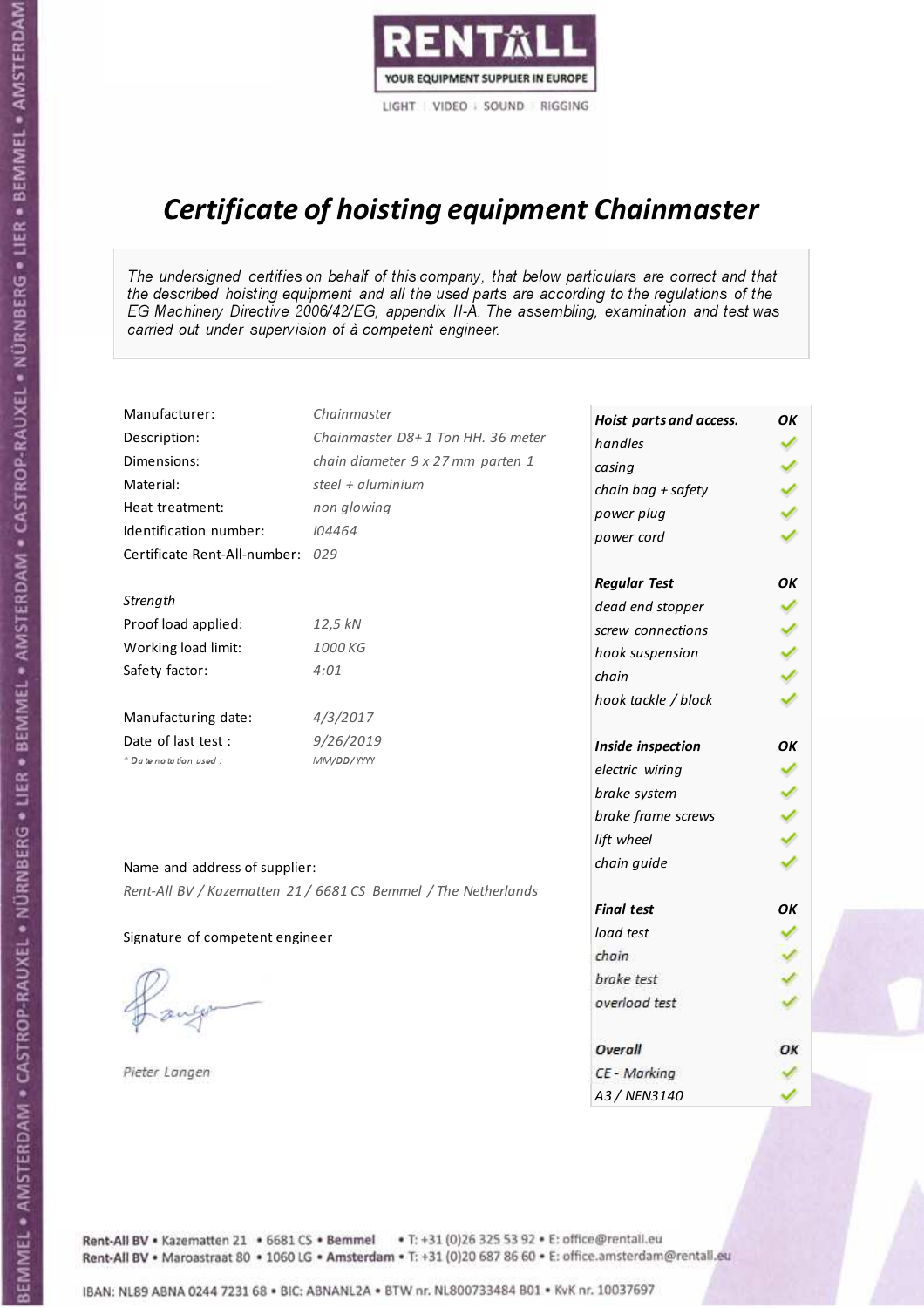

# Certificate of hoisting equipment Chainmaster

The undersigned certifies on behalf of this company, that below particulars are correct and that the described hoisting equipment and all the used parts are according to the regulations of the EG Machinery Directive 2006/42/EG, appendix II-A. The assembling, examination and test was carried out under supervision of à competent engineer.

| Manufacturer:                    | Chainmaster                                                    | Hoist parts and access. | OK  |
|----------------------------------|----------------------------------------------------------------|-------------------------|-----|
| Description:                     | Chainmaster D8+1 Ton HH. 36 meter                              | handles                 |     |
| Dimensions:                      | chain diameter 9 x 27 mm parten 1                              | casing                  |     |
| Material:                        | steel + aluminium                                              | chain bag + safety      |     |
| Heat treatment:                  | non glowing                                                    | power plug              |     |
| Identification number:           | 104462                                                         | power cord              |     |
| Certificate Rent-All-number: 030 |                                                                |                         |     |
|                                  |                                                                | <b>Regular Test</b>     | OK  |
| Strength                         |                                                                | dead end stopper        | ✔   |
| Proof load applied:              | 12,5 kN                                                        | screw connections       |     |
| Working load limit:              | 1000 KG                                                        | hook suspension         |     |
| Safety factor:                   | 4:01                                                           | chain                   | くくく |
|                                  |                                                                | hook tackle / block     |     |
| Manufacturing date:              | 4/3/2017                                                       |                         |     |
| Date of last test :              | 10/3/2019                                                      | Inside inspection       | ОΚ  |
| * Date notation used :           | MM/DD/YYYY                                                     | electric wiring         | ✓   |
|                                  |                                                                | brake system            | ✔   |
|                                  |                                                                | brake frame screws      |     |
|                                  |                                                                | lift wheel              |     |
| Name and address of supplier:    |                                                                | chain guide             |     |
|                                  | Rent-All BV / Kazematten 21 / 6681 CS Bemmel / The Netherlands |                         |     |
|                                  |                                                                | <b>Final test</b>       | OK  |
| Signature of competent engineer  |                                                                | load test               |     |
|                                  |                                                                | chain                   |     |
|                                  |                                                                | brake test              |     |
|                                  |                                                                | overload test           |     |
|                                  |                                                                | Overall                 | ОК  |
| Pieter Langen                    |                                                                | CE - Marking            |     |
|                                  |                                                                | A3 / NEN3140            |     |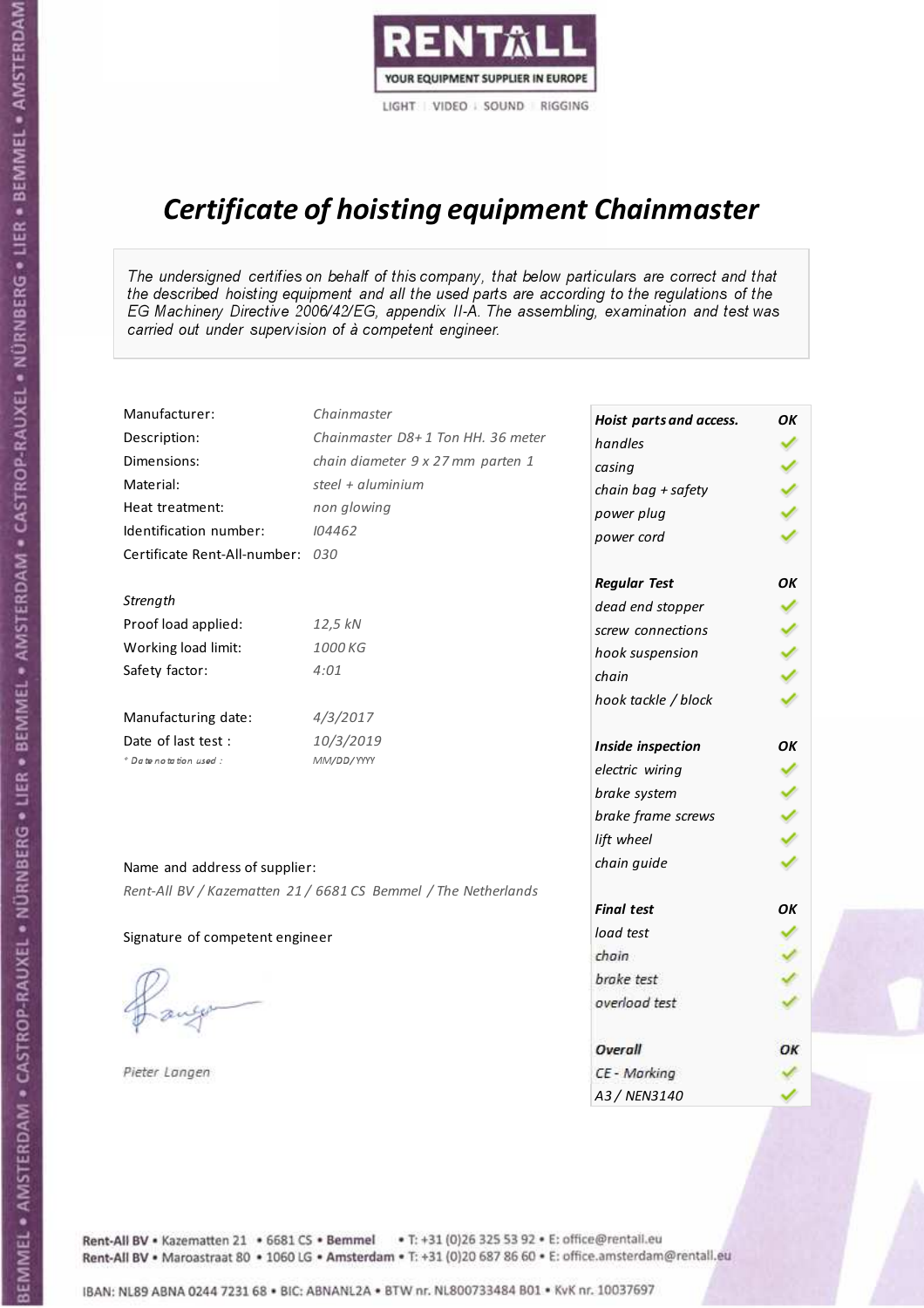

# Certificate of hoisting equipment Chainmaster

The undersigned certifies on behalf of this company, that below particulars are correct and that the described hoisting equipment and all the used parts are according to the regulations of the EG Machinery Directive 2006/42/EG, appendix II-A. The assembling, examination and test was carried out under supervision of à competent engineer.

| Manufacturer:                    | Chainmaster                                                    | Hoist parts and access. | OK  |
|----------------------------------|----------------------------------------------------------------|-------------------------|-----|
| Description:                     | Chainmaster D8+1 Ton HH. 36 meter                              | handles                 |     |
| Dimensions:                      | chain diameter 9 x 27 mm parten 1                              | casing                  |     |
| Material:                        | steel + aluminium                                              | chain bag + safety      |     |
| Heat treatment:                  | non glowing                                                    | power plug              |     |
| Identification number:           | 104453                                                         | power cord              |     |
| Certificate Rent-All-number: 031 |                                                                |                         |     |
|                                  |                                                                | <b>Regular Test</b>     | OK  |
| Strength                         |                                                                | dead end stopper        | ✔   |
| Proof load applied:              | 12,5 kN                                                        | screw connections       |     |
| Working load limit:              | 1000 KG                                                        | hook suspension         |     |
| Safety factor:                   | 4:01                                                           | chain                   | くくく |
|                                  |                                                                | hook tackle / block     |     |
| Manufacturing date:              | 4/3/2017                                                       |                         |     |
| Date of last test :              | 9/26/2019                                                      | Inside inspection       | ОΚ  |
| * Date notation used :           | MM/DD/YYYY                                                     | electric wiring         | ✓   |
|                                  |                                                                | brake system            | ✔   |
|                                  |                                                                | brake frame screws      |     |
|                                  |                                                                | lift wheel              |     |
|                                  |                                                                | chain guide             |     |
| Name and address of supplier:    |                                                                |                         |     |
|                                  | Rent-All BV / Kazematten 21 / 6681 CS Bemmel / The Netherlands | <b>Final test</b>       | OK  |
| Signature of competent engineer  |                                                                | load test               |     |
|                                  |                                                                | chain                   |     |
|                                  |                                                                | brake test              |     |
|                                  |                                                                | overload test           |     |
|                                  |                                                                |                         |     |
|                                  |                                                                | Overall                 | ОК  |
| Pieter Langen                    |                                                                | CE - Marking            |     |
|                                  |                                                                | A3 / NEN3140            |     |